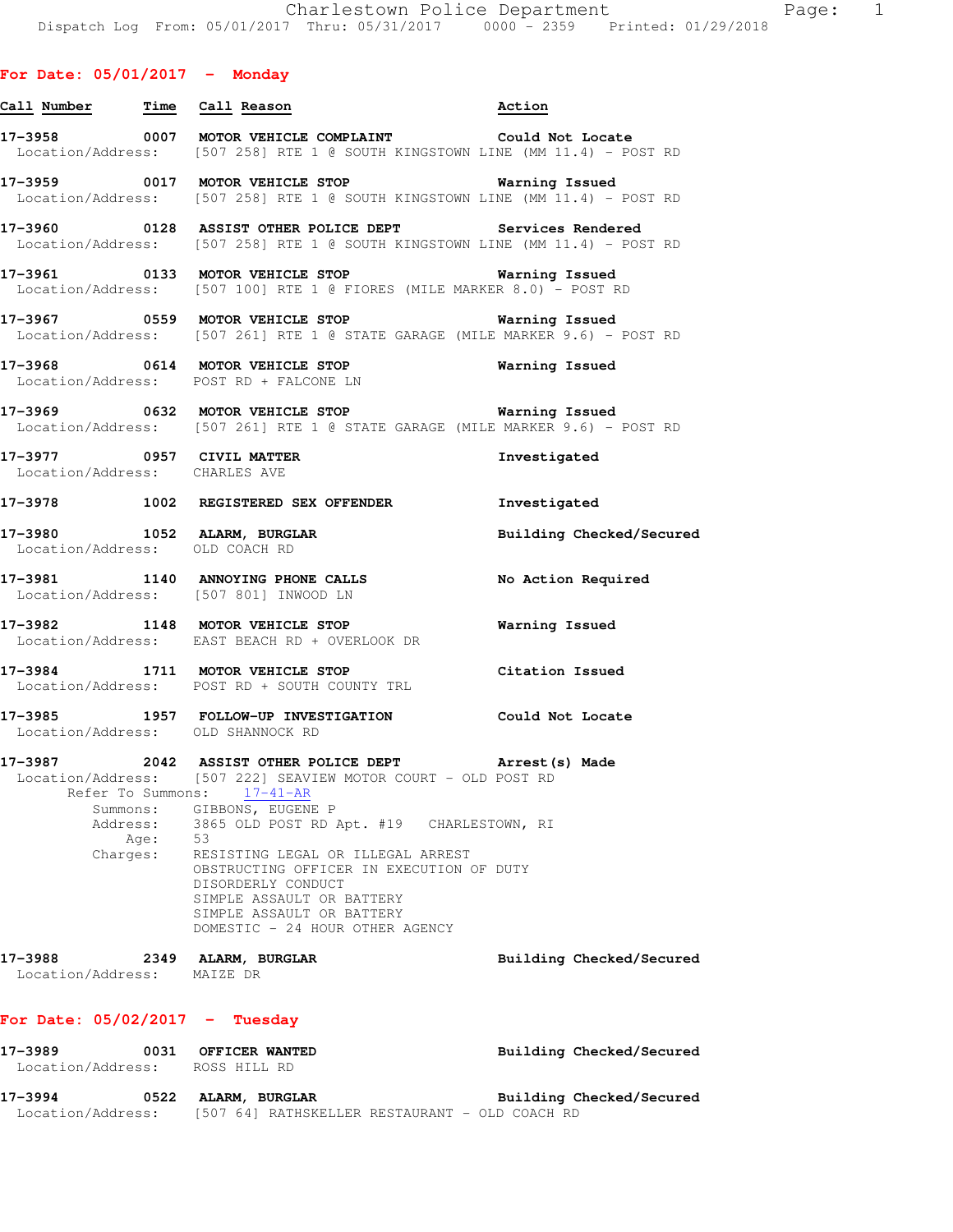Location/Address: LAURI DR 17-3998 1604 ALARM, BURGLAR **Building Checked/Secured** 

Location/Address: CHARLESTOWN BEACH RD

**17-3999 1639 MOTOR VEHICLE STOP Warning Issued**  Location/Address: [507 261] RTE 1 @ STATE GARAGE (MILE MARKER 9.6) - POST RD

**17-4000 1653 TRAFFIC CONTROL Services Rendered**  Location/Address: ROSS HILL RD + LAUREL RD

**17-4001 1708 MOTOR VEHICLE STOP Warning Issued**  Location/Address: POST RD + SCHOOLHOUSE POND RD

**17-4002 1759 LARCENY Report Taken**  Location/Address: OLD POST RD Refer To Incident: 17-145-OF

#### **17-4003 1932 OFFICER WANTED Services Rendered**  Location/Address: LAURI DR Refer To Incident: 17-146-OF

### **For Date: 05/03/2017 - Wednesday**

| Location/Address: POST RD + PROSSER TRL                                                                                                                                                   |                       |  |
|-------------------------------------------------------------------------------------------------------------------------------------------------------------------------------------------|-----------------------|--|
| Location/Address: [507 261] RTE 1 @ STATE GARAGE (MILE MARKER 9.6) - POST RD                                                                                                              |                       |  |
| Location/Address: POST RD + LAKESIDE DR                                                                                                                                                   |                       |  |
| 17-4019 0219 MOTOR VEHICLE STOP<br>Location/Address: POST RD + PROSSER TRL                                                                                                                | <b>Warning Issued</b> |  |
| 17-4020 0230 DISABLED MV No Action Required<br>Location/Address: [507 642] CHARLESTOWN POLICE DEPARTMENT - OLD POST RD                                                                    |                       |  |
| 17-4022 0616 MOTOR VEHICLE STOP <b>Warning Issued</b><br>Location/Address: [507 258] RTE 1 @ SOUTH KINGSTOWN LINE (MM 11.4) - POST RD                                                     |                       |  |
| 17-4023 0619 MOTOR VEHICLE STOP<br>Location/Address: POST RD + ROSS HILL RD                                                                                                               | Warning Issued        |  |
| 17-4024 0628 MOTOR VEHICLE STOP <b>Warning Issued</b><br>Location/Address: POST RD + WILDFLOWER RD                                                                                        |                       |  |
| Location/Address: ROSS HILL RD + POST RD                                                                                                                                                  |                       |  |
| 17-4026                  0632     MOTOR VEHICLE  STOP                                     Warning  Issued<br>Location/Address: [507 261] RTE 1 @ STATE GARAGE (MILE MARKER 9.6) - POST RD |                       |  |
| 17-4027 0643 MOTOR VEHICLE STOP<br>Location/Address: POST RD + LAKESIDE DR                                                                                                                | Warning Issued        |  |
| 17-4031 1045 FIRE, OTHER<br>Location/Address: [507 252] GENERAL STANTON INN - OLD POST RD                                                                                                 | Investigated          |  |
| 17-4033 1613 MOTOR VEHICLE STOP<br>Location/Address: POST RD + SCHOOLHOUSE POND RD                                                                                                        | <b>Warning Issued</b> |  |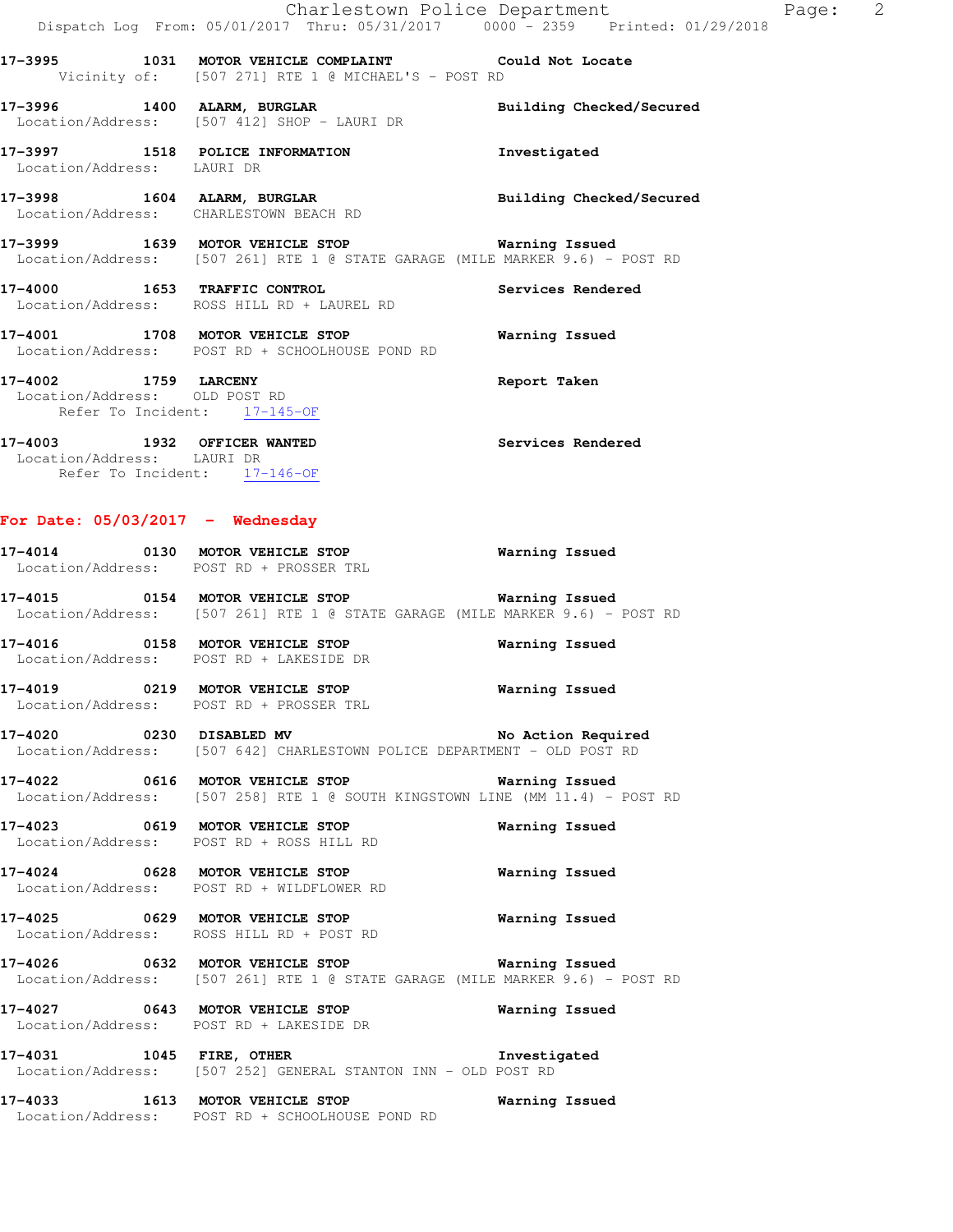|                                       | DISPACCH DOG FIOM; 00/01/2017 ININ; 00/01/2017 - 0000 = 2009 - FIINCEG; 01/                                                           |                          |
|---------------------------------------|---------------------------------------------------------------------------------------------------------------------------------------|--------------------------|
| Location/Address: POST RD + NARROW LN | 17-4034 1627 ASSIST OTHER POLICE DEPT Services Rendered                                                                               |                          |
| Location/Address: CROSSLAND ST        | 17-4035 1645 MOTOR VEHICLE STOP <b>Warning Issued</b>                                                                                 |                          |
|                                       | 17-4036 1706 TRAFFIC CONTROL 17-4036 Services Rendered<br>Location/Address: POST RD + KING'S FACTORY RD                               |                          |
|                                       | 17-4037 1710 ABANDONED MV Could Not Locate<br>Location/Address: OLD POST RD + TOWN DOCK RD                                            |                          |
|                                       | 17-4038 1748 MOTOR VEHICLE STOP <b>Marning Issued</b><br>Location/Address: [507 258] RTE 1 @ SOUTH KINGSTOWN LINE (MM 11.4) - POST RD |                          |
|                                       | 17-4039 1803 MOTOR VEHICLE STOP <b>Warning Issued</b><br>Location/Address: [507 266] RTE 1 @ WILLOWS - POST RD                        |                          |
|                                       | 17-4040 1913 ANIMAL COMPLAINT<br>Location/Address: KING'S FACTORY RD                                                                  | Taken to Family/Guardian |
|                                       | 17-4041 1918 MOTOR VEHICLE STOP <b>Warning Issued</b><br>Location/Address: POST RD + SCHOOLHOUSE POND RD                              |                          |
|                                       | 17-4042 1951 MOTOR VEHICLE STOP <b>Warning Issued</b><br>Location/Address: [507 258] RTE 1 @ SOUTH KINGSTOWN LINE (MM 11.4) - POST RD |                          |
|                                       | 17-4043 2013 MOTOR VEHICLE STOP 6 Warning Issued<br>Location/Address: [507 312] RTE 1A @ MINI SUPER - OLD POST RD                     |                          |
|                                       | 17-4045 2109 MOTOR VEHICLE STOP <b>Naming Issued</b><br>Location/Address: [507 261] RTE 1 @ STATE GARAGE (MILE MARKER 9.6) - POST RD  |                          |

**17-4046 2142 SUSPICIOUS ACTIVITY/VEHICLE Investigated**  Location/Address: [507 29] ARROWHEAD DENTAL - SOUTH COUNTY TRL

**17-4050 2349 TRANSPORT Services Rendered**  Location/Address: WORDEN'S POND RD + SHANNOCK RD

### **For Date: 05/04/2017 - Thursday**

**17-4056 0053 MOTOR VEHICLE STOP No Action Required**  Location/Address: [507 258] RTE 1 @ SOUTH KINGSTOWN LINE (MM 11.4) - POST RD

**17-4065 0528 TRAFFIC CONTROL Services Rendered**  Location/Address: [507 261] RTE 1 @ STATE GARAGE - POST RD

**17-4066 0543 ASSIST OTHER AGENCY Services Rendered**  Location/Address: [507 258] RTE 1 @ SOUTH KINGSTOWN LINE (MM 11.4) - POST RD

**17-4067 0605 ALARM, BURGLAR False Alarm**  Location/Address: WIITALA DR

**17-4071 1317 SUSPICIOUS ACTIVITY/VEHICLE Investigated**  Location/Address: MARION DR

**17-4073 1542 MOTOR VEHICLE STOP Warning Issued**  Location/Address: CAROLINA BACK RD

**17-4074 1543 TRAFFIC CONTROL Services Rendered**  Location/Address: POST RD + PROSSER TRL

**17-4076 1836 MOTOR VEHICLE STOP No Action Required**  Location/Address: [507 269] RTE 1 @ DRIVING RANGE - POST RD

**17-4077 1916 DOMESTIC/Assault/Diso/Other Arrest(s) Made**  Location/Address: TIMBER RIDGE RD Refer To Arrest: 17-42-AR Arrest Expunged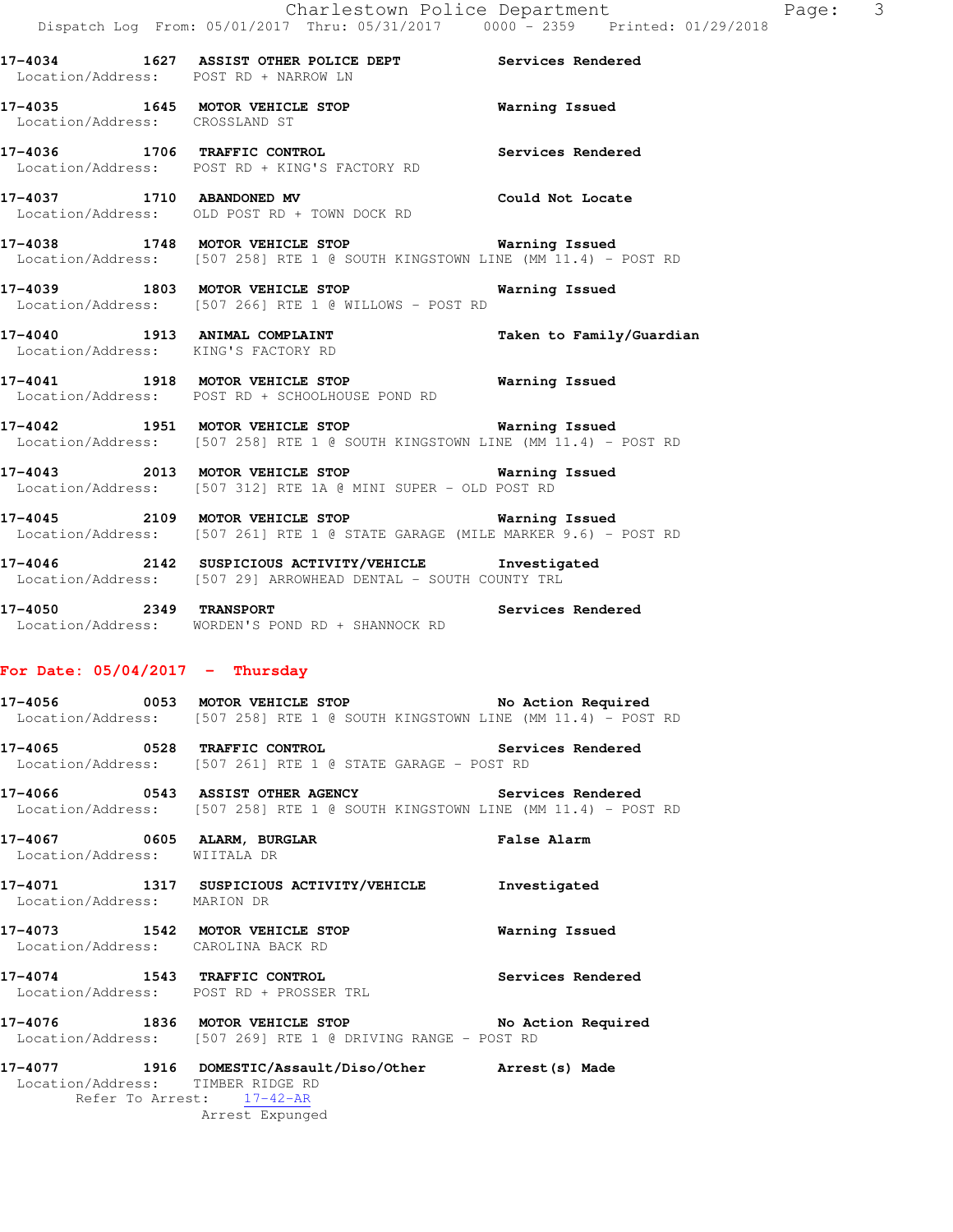|                                                                  | Dispatch Log From: 05/01/2017 Thru: 05/31/2017 0000 - 2359 Printed: 01/29/2018                                                                                        | Charlestown Police Department | Page: 4 |  |
|------------------------------------------------------------------|-----------------------------------------------------------------------------------------------------------------------------------------------------------------------|-------------------------------|---------|--|
|                                                                  | 17-4078 2109 TRANSPORT 2000 2000 Services Rendered<br>Location/Address: [507 642] CHARLESTOWN POLICE DEPARTMENT - OLD POST RD                                         |                               |         |  |
| For Date: 05/05/2017 - Friday                                    |                                                                                                                                                                       |                               |         |  |
|                                                                  | 17-4094       0206 ALARM, BURGLAR            Building Checked/Secured<br>Location/Address: [507 530] NARRAGANSETT INDIAN FOUR WINDS COMMUNITY CENT - SOUTH COUNTY TRL |                               |         |  |
|                                                                  | 17-4097 0545 TRAFFIC CONTROL<br>Location/Address: [507 261] RTE 1 @ STATE GARAGE - POST RD                                                                            | Services Rendered             |         |  |
|                                                                  | 17-4098 0613 MOTOR VEHICLE STOP <b>Exam Example 19</b> Warning Issued<br>Location/Address: [507 258] RTE 1 @ SOUTH KINGSTOWN LINE (MM 11.4) - POST RD                 |                               |         |  |
|                                                                  | 17-4099 0649 ALARM, BURGLAR NE SANDER SERIES ALARM<br>Location/Address: [507 604] BESTWAY GAS STATION - POST RD                                                       |                               |         |  |
| Refer To Incident: 17-147-OF                                     | 17-4100 0723 JUVENILE OFFENSES<br>Location/Address: [507 406] OLD COACH RD                                                                                            | Taken/Refered to Other A      |         |  |
|                                                                  | 17-4101 0801 ASSIST CITIZEN Taken/Refered to Other A<br>Location/Address: ALTON CAROLINA RD + CAROLINA BACK RD                                                        |                               |         |  |
|                                                                  | 17-4103 0941 ANIMAL COMPLAINT Could Not Locate<br>Location/Address: MAPLE LAKE FARM RD + SOUTH COUNTY TRL                                                             |                               |         |  |
|                                                                  | 17-4108 1241 REGISTERED SEX OFFENDER Services Rendered                                                                                                                |                               |         |  |
|                                                                  | 17-4109 1311 ESCORT<br>Location/Address: TIMBER RIDGE RD                                                                                                              | Services Rendered             |         |  |
|                                                                  | 17-4110 1318 MVA - Minor 17-4110<br>Location/Address: [507 410] DUNKIN DONUTS - OLD POST RD<br>Refer To Incident: 17-148-OF                                           |                               |         |  |
|                                                                  | 17-4111 1508 TOWN COUNCIL DOCKET DELIVERY Services Rendered<br>Location/Address: [507 1] CHARLESTOWN TOWN HALL - SOUTH COUNTY TRL                                     |                               |         |  |
| Location/Address: DOWD DR                                        | 17-4112 1627 ALARM, BURGLAR                                                                                                                                           | <b>False Alarm</b>            |         |  |
|                                                                  | 17-4115 2109 ASSIST OTHER POLICE DEPT Services Rendered<br>Location/Address: COLUMBIA HEIGHTS RD                                                                      |                               |         |  |
| For Date: $05/06/2017$ - Saturday                                |                                                                                                                                                                       |                               |         |  |
|                                                                  | 17-4118 0138 MOTOR VEHICLE STOP<br>Location/Address: POST RD + SOUTH COUNTY TRL                                                                                       | Warning Issued                |         |  |
| 17-4119 0203 DISABLED MV                                         | Location/Address: POST RD + PROSSER TRL                                                                                                                               | Services Rendered             |         |  |
|                                                                  | 17-4122 0702 BURGLARY (B & E)<br>Location/Address: [507 410] DUNKIN DONUTS - OLD POST RD<br>Refer To Incident: 17-149-OF                                              | Report Taken                  |         |  |
| 17-4123 0908 OFFICER WANTED<br>Location/Address: BURDICKVILLE RD | Refer To Arrest: 17-43-AR<br>Arrest: BROWN, MICHAEL T<br>Address: 3 HASWELL ST Apt. #3 WESTERLY, RI<br>Age: 18<br>Charges: B&E OF DWELLING WHEN RESIDENT HOME         | Arrest (s) Made               |         |  |
|                                                                  | SIMPLE ASSAULT OR BATTERY<br>VANDALISM/MALICIOUS INJURY TO PROPERTY<br>DISORDERLY CONDUCT                                                                             |                               |         |  |
|                                                                  | Refer To Arrest: 17-44-AR<br>Arrest: LAMPHERE, KALEB                                                                                                                  |                               |         |  |
|                                                                  |                                                                                                                                                                       |                               |         |  |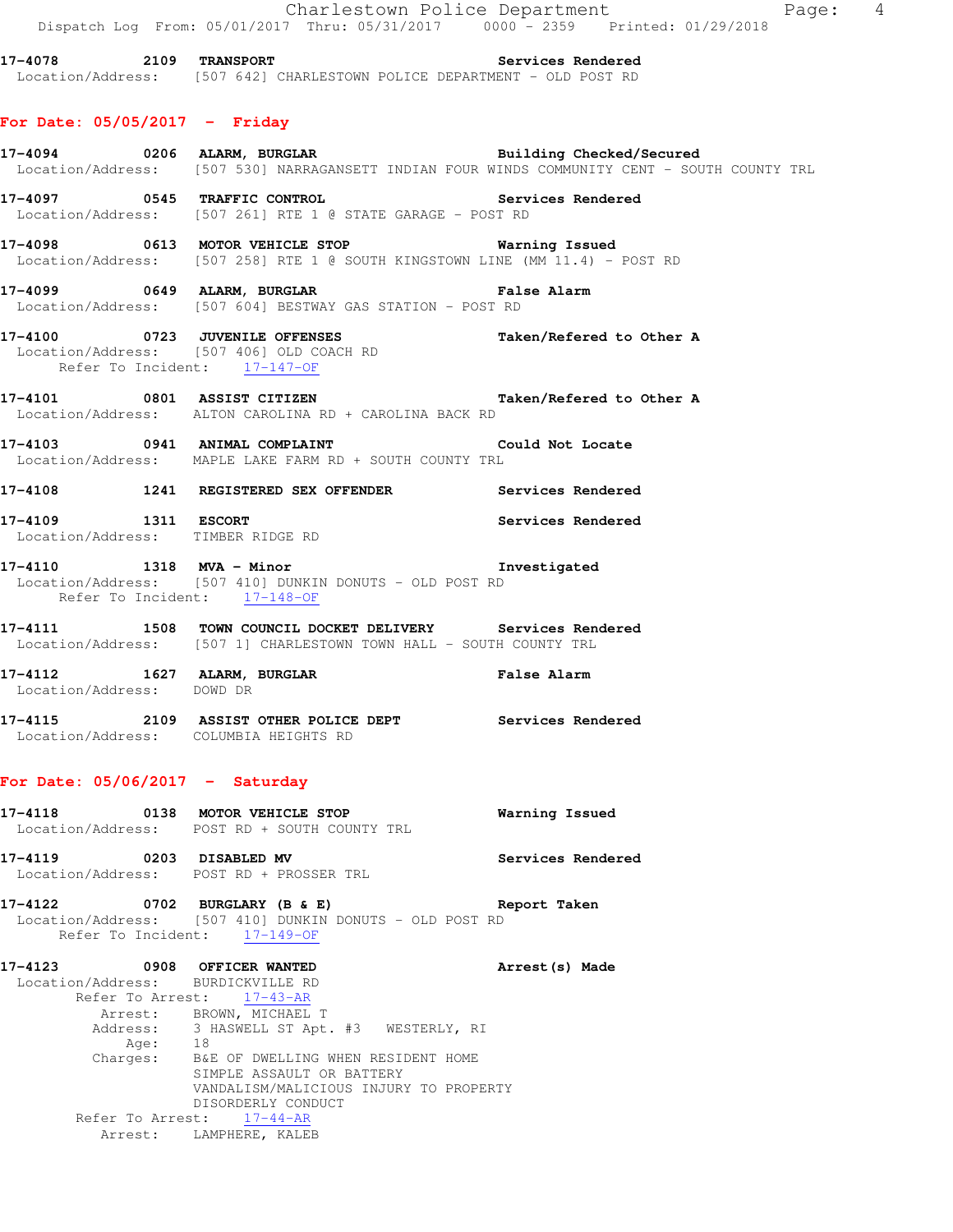|                                                                 |                                                                                                                       |                                                                        | Charlestown Police Department<br>Dispatch Log From: 05/01/2017 Thru: 05/31/2017 0000 - 2359 Printed: 01/29/2018                | 5<br>Page: |
|-----------------------------------------------------------------|-----------------------------------------------------------------------------------------------------------------------|------------------------------------------------------------------------|--------------------------------------------------------------------------------------------------------------------------------|------------|
|                                                                 | Address: 31 BEACH ST WESTERLY, RI<br>-----------<br>Age: 18<br>Charges: DISORDERLY CONDUCT                            |                                                                        |                                                                                                                                |            |
|                                                                 |                                                                                                                       | Location/Address: [507 269] RTE 1 @ DRIVING RANGE - POST RD            | 17-4124 1426 MOTOR VEHICLE STOP <b>Warning Issued</b>                                                                          |            |
|                                                                 |                                                                                                                       | Vicinity of: OLD SHANNOCK RD + CAROLINA BACK RD                        | 17-4125 1427 POLICE INFORMATION Services Rendered                                                                              |            |
| 17-4126 1442 DISABLED MV<br>Vicinity of: POST RD + ROSS HILL RD |                                                                                                                       |                                                                        | Services Rendered                                                                                                              |            |
| Location/Address: MILL POND DR                                  |                                                                                                                       |                                                                        | 17-4127 1522 MOTOR VEHICLE COMPLAINT 6 Warning Issued                                                                          |            |
|                                                                 |                                                                                                                       |                                                                        | 17-4129 1651 ASSIST CITIZEN Services Rendered<br>Location/Address: [507 274] RTE 1 @ HENRY'S FRUIT STAND - POST RD             |            |
| Location/Address: SCHOOLHOUSE POND RD - POST RD                 |                                                                                                                       |                                                                        | 17-4130 1725 MOTOR VEHICLE STOP 6 Warning Issued                                                                               |            |
| Location/Address: SOUTH COUNTY TRL                              | Refer To Incident: 17-150-OF                                                                                          |                                                                        | 17-4131 1941 EMBEZZELMENT/FRAUD/FORGERY Report Taken                                                                           |            |
| Location/Address: [507 604] BESTWAY GAS STATION - POST RD       |                                                                                                                       |                                                                        | 17-4132 2019 MOTOR VEHICLE STOP 6 Warning Issued                                                                               |            |
| Location/Address: [507 263] RTE 1 @ TOURIST INFO - POST RD      |                                                                                                                       |                                                                        | 17-4133 2201 ROAD HAZARD/OBSTRUCTION Removed Hazard                                                                            |            |
| Location/Address: OLD MILL RD                                   |                                                                                                                       |                                                                        | 17-4134 2255 OFFICER WANTED 2000 Peace Restored                                                                                |            |
| For Date: $05/07/2017$ - Sunday                                 |                                                                                                                       |                                                                        |                                                                                                                                |            |
| 17-4147 1011 MVA - Minor<br>Location/Address: MONTAUK RD        | Refer To Incident: 17-151-OF                                                                                          |                                                                        | Report Taken                                                                                                                   |            |
| 17-4150 1311 BURGLARY (B & E)                                   | Location/Address: KING'S FACTORY RD<br>Refer To Incident: $17-152-OF$                                                 |                                                                        | Investigated                                                                                                                   |            |
| 17-4153 1851 MVA - Minor<br>Location/Address: BUCKEYE BROOK RD  | Refer To Arrest: 17-45-AR<br>Juvenile Arrest<br>Age: 17<br>Charges: DISORDERLY CONDUCT<br>Refer To Accident: 17-74-AC | SIMPLE ASSAULT OR BATTERY<br>RESISTING LEGAL OR ILLEGAL ARREST         | Arrest (s) Made                                                                                                                |            |
|                                                                 | Location/Address: BURDICKVILLE RD                                                                                     |                                                                        | 17-4154 2040 ASSIST OTHER POLICE DEPT Services Rendered                                                                        |            |
|                                                                 |                                                                                                                       |                                                                        | 17-4155 2043 ASSIST OTHER POLICE DEPT Services Rendered<br>Location/Address: [507 320] QUONOCHONTAUG BREACHWAY - WEST BEACH RD |            |
| 17-4156 2355 MOTOR VEHICLE STOP                                 | Location/Address: POST RD + WILDFLOWER RD                                                                             |                                                                        | Warning Issued                                                                                                                 |            |
|                                                                 |                                                                                                                       | Location/Address: [507 221] SHERMAN'S AUTO BODY INC - SOUTH COUNTY TRL |                                                                                                                                |            |

**For Date: 05/08/2017 - Monday**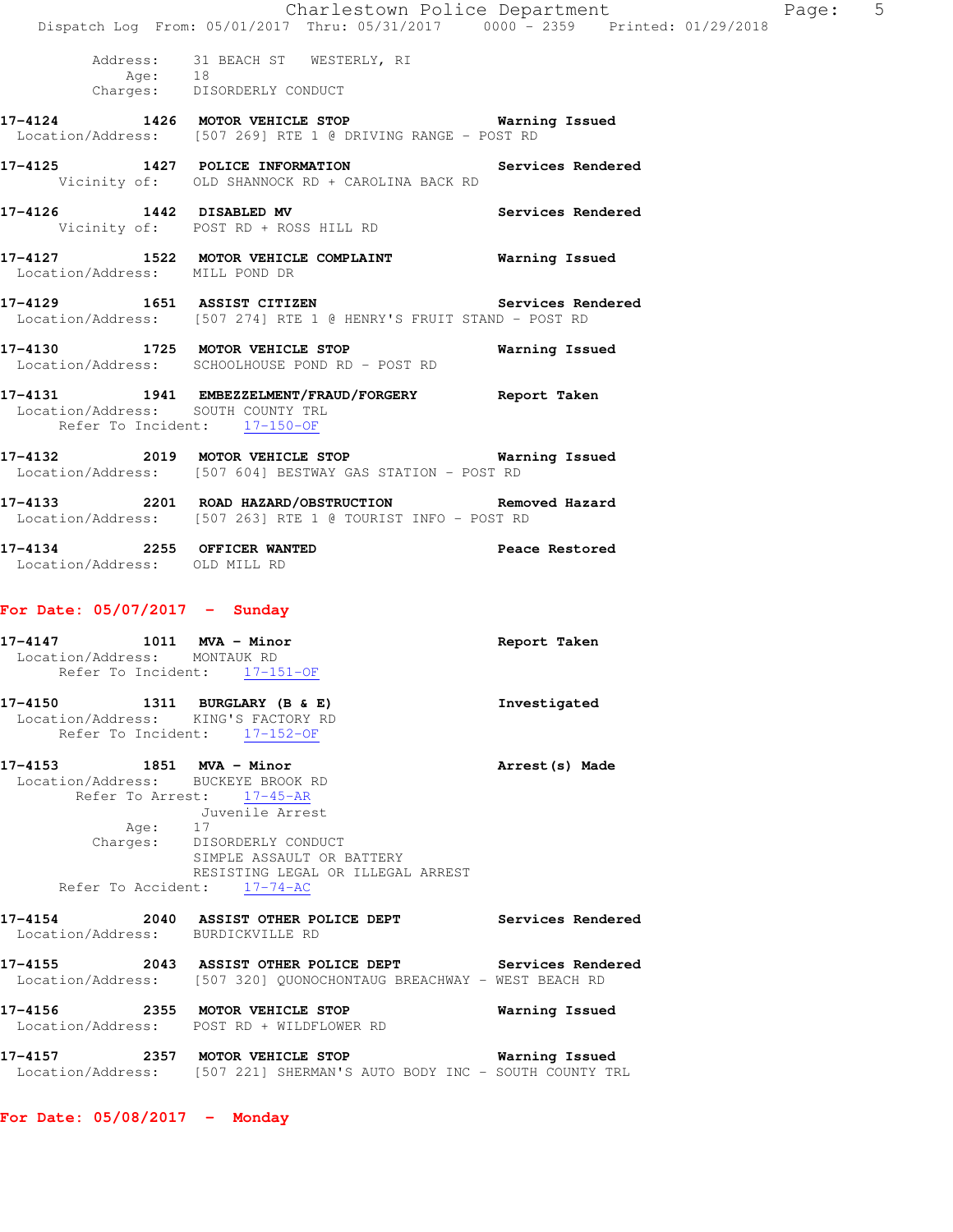**17-4159 0026 MOTOR VEHICLE STOP Citation Issued**  Location/Address: POST RD + CROSS MILLS RD

**17-4166 0159 POLICE INFORMATION Services Rendered**  Location/Address: POST RD + WEST BEACH RD

**17-4170 0308 OFFICER WANTED Services Rendered**  Location/Address: [507 642] CHARLESTOWN POLICE DEPARTMENT - OLD POST RD

**17-4171 0553 TRAFFIC CONTROL Services Rendered**  Location/Address: POST RD + EAST BEACH RD

**17-4172 0554 MOTOR VEHICLE STOP Citation Issued**  Location/Address: SOUTH COUNTY TRL + CAROLINA BACK RD

**17-4179 1135 MOTOR VEHICLE STOP Warning Issued**  Vicinity of: [507 261] RTE 1 @ STATE GARAGE (MILE MARKER 9.6) - POST RD

**17-4183 1232 ROAD HAZARD/OBSTRUCTION Removed Hazard**  Location/Address: CEDAR SWAMP PATH + OLD COACH RD

**17-4184 1304 LARCENY Investigated**  Location/Address: OAKWOOD DR

**17-4185 1545 MOTOR VEHICLE STOP No Action Required**  Location/Address: POST RD + LAKESIDE DR

**17-4186 1551 FOLLOW-UP INVESTIGATION Investigated**  Location/Address: KLONDIKE RD + CHARLES AVE

**17-4188 1631 ROAD HAZARD/OBSTRUCTION Could Not Locate**  Vicinity of: [507 263] RTE 1 @ TOURIST INFO (MILE MARKER 7.6) - POST RD

**17-4189 1642 SERVE SUMMONS Services Rendered**  Location/Address: [507 867] STASIUNAS PROPERTIES LLC - OLD POST RD

**17-4190 1648 ASSIST OTHER POLICE DEPT Services Rendered**  Location/Address: MATUNUCK SCHOOLHOUSE RD

**17-4193 1755 BURGLARY (B & E) Report Taken**  Location/Address: POST RD Refer To Incident: 17-154-OF

**17-4194 1759 COMPLAINT Report Taken**  Location/Address: COLUMBIA HEIGHTS OVAL Refer To Incident: 17-153-OF

**17-4196 1920 ALARM, BURGLAR Building Checked/Secured**  Location/Address: WOODCOCK TRL

**17-4197 1951 FOLLOW-UP INVESTIGATION Investigated**  Location/Address: CHARLES AVE **17-4198 2003 FIRE, STRUCTURE Investigated**  Location/Address: POST RD

**17-4200 2117 DISTURBANCE/Music/Noise Investigated**  Location/Address: CARMICHAEL LN

## **For Date: 05/09/2017 - Tuesday**

| 17-4215<br>0522<br>Location/Address: ROSS HILL RD | MOTOR VEHICLE STOP                        | Citation Issued |
|---------------------------------------------------|-------------------------------------------|-----------------|
| 17-4216<br>0536<br>Location/Address:              | <b>MOTOR VEHICLE STOP</b><br>ROSS HILL RD | Warning Issued  |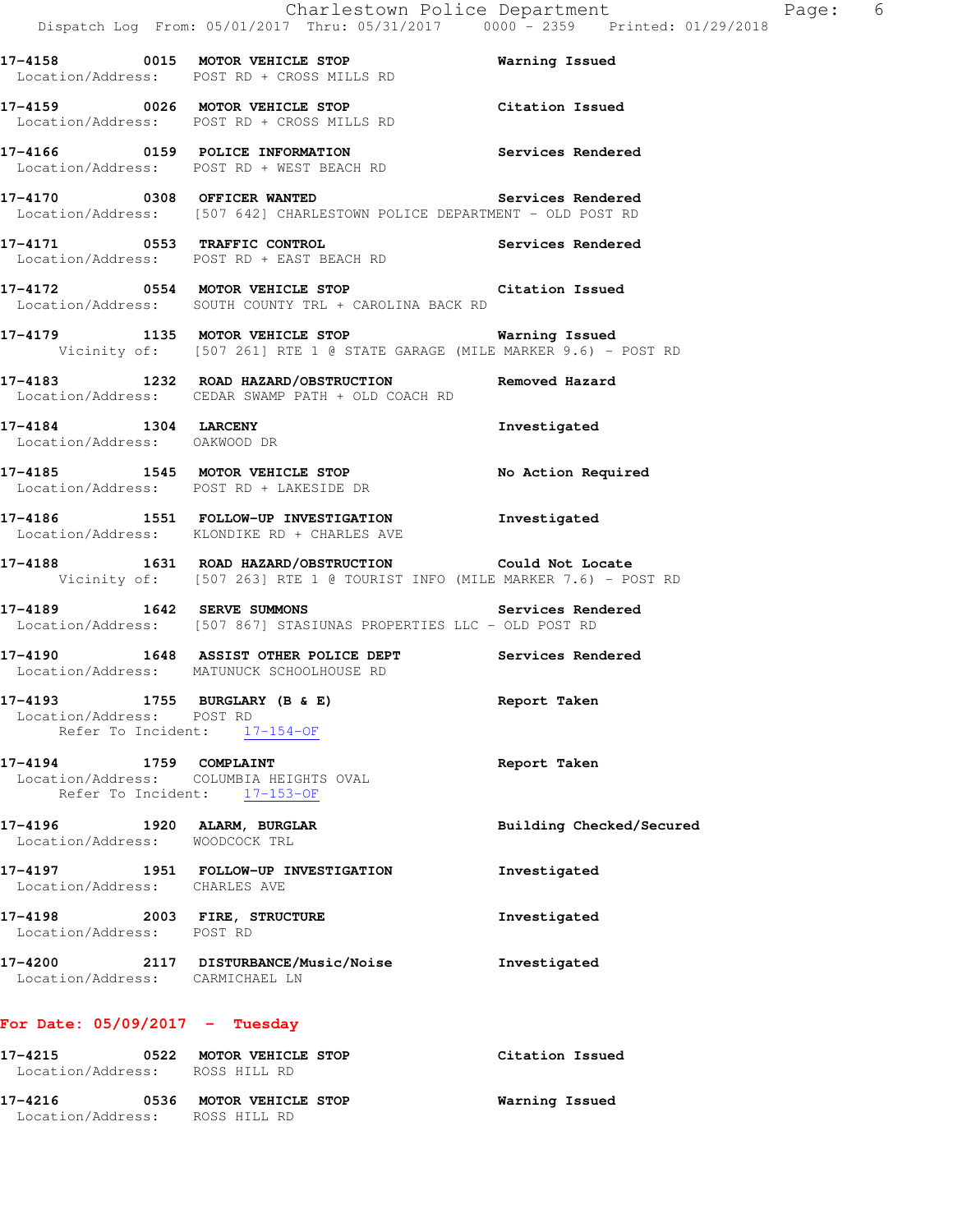| 17-4217 | 0555                      | MOTOR VEHICLE STOP<br>Location/Address: SOUTH SHORE - POST RD                       | Warning Issued           |
|---------|---------------------------|-------------------------------------------------------------------------------------|--------------------------|
| 17-4218 | 0605                      | MVA - Minor<br>Location/Address: POST RD + WARREN RD<br>Refer To Accident: 17-72-AC | Services Rendered        |
| 17-4221 | 0953                      | ANNOYING PHONE CALLS<br>Location/Address: MATUNUCK SCHOOLHOUSE RD                   | Investigated             |
| 17-4224 | 1154                      | MOTOR VEHICLE STOP<br>Location/Address: POST RD + WEST BEACH RD                     | Warning Issued           |
| 17-4225 | 1303<br>Location/Address: | ANIMAL COMPLAINT<br>ROSS HILL RD + POST RD                                          | Taken/Refered to Other A |

**17-4228 1412 DISABLED MV Investigated**  Location/Address: POST RD + GENERAL STANTON LN

**17-4229 1444 ALARM, BURGLAR False Alarm**  Location/Address: DEBBY LN

**17-4232 1548 MOTOR VEHICLE STOP Warning Issued**  Location/Address: POST RD + SOUTH COUNTY TRL

**17-4233 1632 COMPLAINT Investigated**  Location/Address: ROSS HILL RD

**17-4234 1645 ANIMAL COMPLAINT Taken/Refered to Other A**  Location/Address: [507 841] BREACHWAY GRILL - CHARLESTOWN BEACH RD

**17-4236 1830 MVA - Minor Report Taken**  Location/Address: SOUTH COUNTY TRL + POST RD Refer To Accident: 17-73-AC

**17-4237 1944 FOLLOW-UP INVESTIGATION Investigated**  Location/Address: ROSS HILL RD

**17-4238 2058 MOTOR VEHICLE STOP Warning Issued**  Location/Address: SOUTH COUNTY TRL + NARROW LN

# **For Date: 05/10/2017 - Wednesday**

**17-4250 0046 MOTOR VEHICLE STOP Warning Issued**  Location/Address: [507 258] RTE 1 @ SOUTH KINGSTOWN LINE (MM 11.4) - POST RD

**17-4254 0152 ALARM, BURGLAR Building Checked/Secured**  Location/Address: SOUTH COUNTY TRL

**17-4262 0502 ROAD HAZARD/OBSTRUCTION Removed Hazard**  Location/Address: [507 258] RTE 1 @ SOUTH KINGSTOWN LINE (MM 11.4) - POST RD

**17-4263 0545 TRAFFIC CONTROL Services Rendered**  Location/Address: [507 200] RTE 1 @ PACKAGE STORE - POST RD

**17-4265 0803 MOTOR VEHICLE STOP Warning Issued**  Location/Address: [507 270] RTE 1 @ BURLINGAME (MILE MARKER 6.0) - POST RD

**17-4266 0837 ASSIST CITIZEN Investigated**  Location/Address: [507 410] DUNKIN DONUTS - OLD POST RD

**17-4267 0839 TRAFFIC CONTROL Services Rendered**  Location/Address: CAROLINA BACK RD

**17-4268 0911 ASSIST OTHER POLICE DEPT Services Rendered**  Location/Address: NORTH NIANTIC DR

**17-4269 0927 SUSPICIOUS ACTIVITY/VEHICLE Investigated**  Location/Address: [507 358] VERIZON COMMUNICATIONS - CAROLINA BACK RD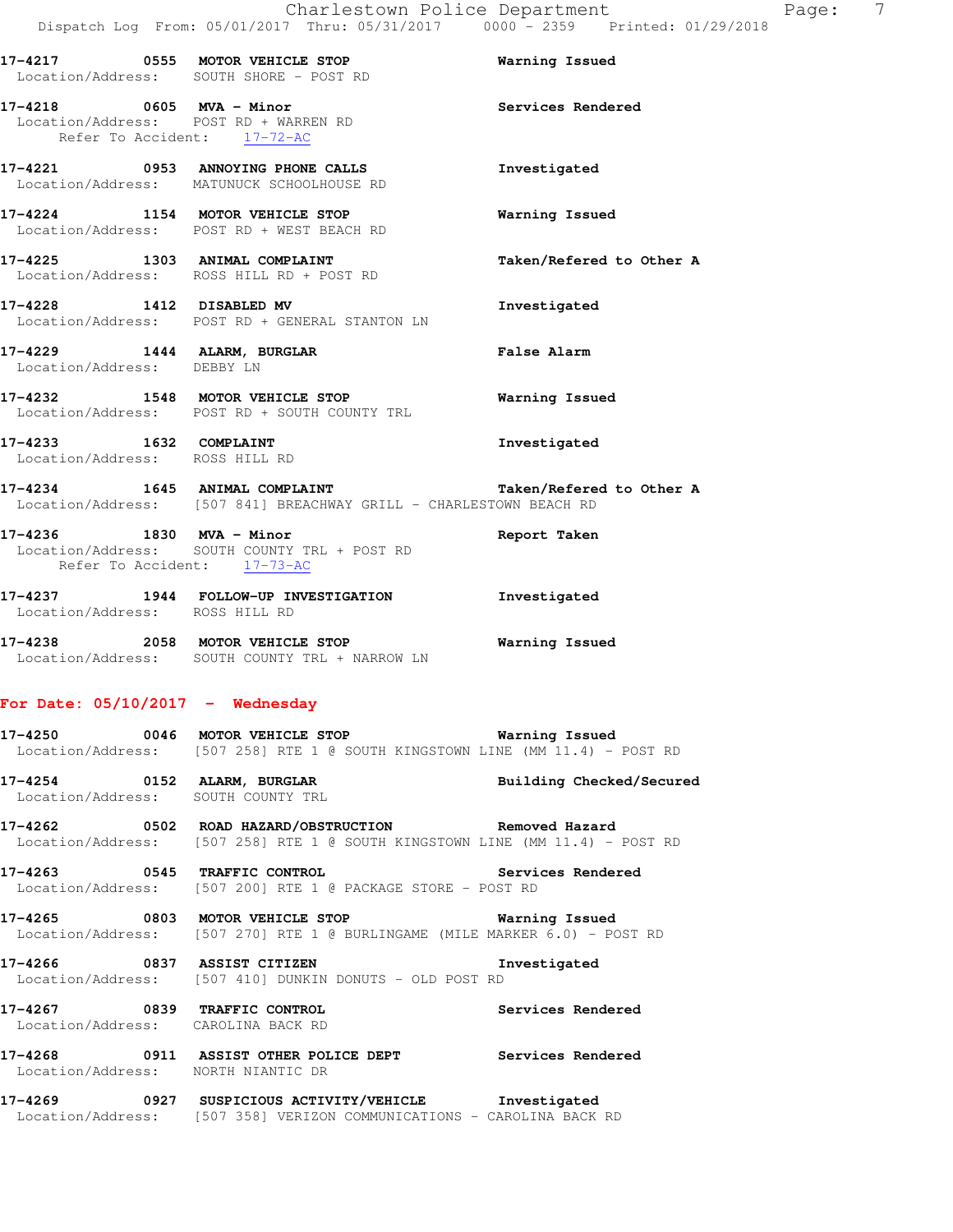Charlestown Police Department Page: 8 Dispatch Log From: 05/01/2017 Thru: 05/31/2017 0000 - 2359 Printed: 01/29/2018 **17-4271 1213 ALARM, BURGLAR Building Checked/Secured**  Location/Address: [507 611] FROSTY DREW NATURE CENTER - PARK LN **17-4273 1502 ALARM, BURGLAR False Alarm**  Location/Address: HIGHLAND RD **17-4274 1647 ANIMAL COMPLAINT Investigated**  Location/Address: [507 875] NINIGRET PARK - DOG PARK - PARK LN **17-4276 1719 MOTOR VEHICLE STOP Arrest(s) Made**  Location/Address: KING'S FACTORY RD + POST RD Refer To Summons: 17-46-AR Summons: MASON, BILLIE JO Address: 185 YORKTOWN RD NORTH KINGSTOWN, RI Age: 40 Charges: Driving after denial, suspension or revocation of license - 1st Offense **17-4278 1910 FIRE, STRUCTURE Extinquished**  Location/Address: KINGSLAND CT **17-4279 1944 MOTOR VEHICLE STOP Investigated**  Location/Address: ALTON CAROLINA RD + CAROLINA BACK RD **17-4280 2251 DISTURBANCE/Music/Noise Investigated**  Location/Address: BISCUIT CITY RD + COUNTRY DR **17-4284 2324 MOTOR VEHICLE STOP Warning Issued**  Location/Address: POST RD + CROSS MILLS RD

### **For Date: 05/11/2017 - Thursday**

| 17-4302           | 0532 TRAFFIC CONTROL |  |  |  |                                          |  | Services Rendered |
|-------------------|----------------------|--|--|--|------------------------------------------|--|-------------------|
| Location/Address: |                      |  |  |  | [507 261] RTE 1 @ STATE GARAGE – POST RD |  |                   |

| 17-4304                             | 0708 FIRE, VEHICLE |                 |  | Extinquished |
|-------------------------------------|--------------------|-----------------|--|--------------|
| Location/Address: WHITE PINES TRAIL |                    |                 |  |              |
| Refer To Incident:                  |                    | $17 - 156 - 0F$ |  |              |

- **17-4306 0917 ROAD HAZARD/OBSTRUCTION Transported to Hospital**  Vicinity of: POST RD + ROSS HILL RD
- **17-4312 1131 MOTOR VEHICLE STOP Warning Issued**  Location/Address: [507 200] RTE 1 @ PACKAGE STORE - POST RD
- **17-4316 1721 EMBEZZELMENT/FRAUD/FORGERY Report Taken**  Location/Address: [507 642] CHARLESTOWN POLICE DEPARTMENT - OLD POST RD Refer To Incident: 17-157-OF
- **17-4317 1824 FOLLOW-UP INVESTIGATION Investigated**  Location/Address: SHUMANKANUC HILL RD
- **17-4318 1952 FIRE, BRUSH Extinquished**  Location/Address: [507 20] NINIGRET PARK - PARK LN

### **For Date: 05/12/2017 - Friday**

| 17–4332<br>1028<br>Location/Address: OLD POST RD |      | ALARM, BURGLAR                                       | <b>False Alarm</b> |
|--------------------------------------------------|------|------------------------------------------------------|--------------------|
| 17-4335                                          | 1249 | ASSIST CITIZEN<br>Location/Address: CAROLINA BACK RD | Services Rendered  |
| 17-4336                                          | 1301 | POLICE INFORMATION<br>Location/Address: KLONDIKE RD  | Investigated       |

**17-4337 1521 EMBEZZELMENT/FRAUD/FORGERY Investigated**  Location/Address: [507 642] CHARLESTOWN POLICE DEPARTMENT - OLD POST RD Refer To Incident: 17-158-OF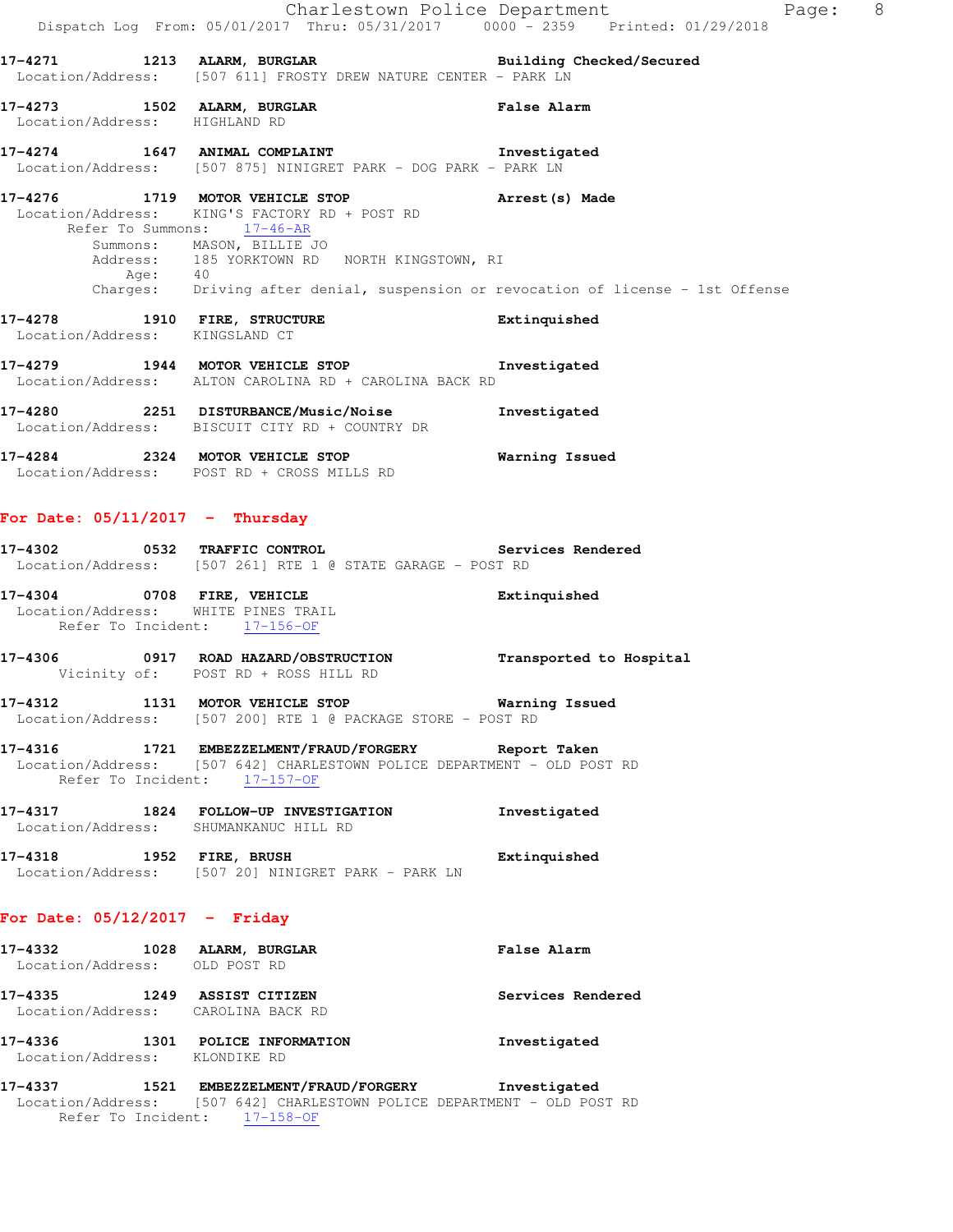|                                                                                               |                                                                                        |                                                         | Charlestown Police Department<br>Dispatch Log From: 05/01/2017 Thru: 05/31/2017 0000 <sup>-</sup> 2359 Printed: 01/29/2018                                                                    | Page: 9 |  |
|-----------------------------------------------------------------------------------------------|----------------------------------------------------------------------------------------|---------------------------------------------------------|-----------------------------------------------------------------------------------------------------------------------------------------------------------------------------------------------|---------|--|
| Location/Address: [507 874] EAST QUAIL RUN                                                    |                                                                                        |                                                         | 17-4340 1727 ALARM, BURGLAR <b>Example 19</b> False Alarm                                                                                                                                     |         |  |
|                                                                                               |                                                                                        |                                                         | 17-4341 1844 POLICE INFORMATION 17-4341 Investigated<br>Location/Address: [507 21] BURLINGAME STATE PARK - CAMPING AREA - BURLINGAME STATE PARK RD<br>Refer To Incident: $\frac{17-167-OF}{}$ |         |  |
| Location/Address: [507 254] GALAPAGOS COLLECTION - OLD POST RD<br>Refer To Accident: 17-75-AC |                                                                                        |                                                         | 17-4342 1901 MVA - Minor the second that the second that the second second the second second that the second s                                                                                |         |  |
| Location/Address: KEITH DR                                                                    |                                                                                        |                                                         | 17-4343 2024 MOTOR VEHICLE COMPLAINT Threstigated                                                                                                                                             |         |  |
|                                                                                               |                                                                                        |                                                         | 17-4345 2131 SUSPICIOUS ACTIVITY/VEHICLE Investigated<br>Location/Address: [507 891] FIRST BAPTIST CHURCH OF CHARLESTOWN - OLD POST RD                                                        |         |  |
|                                                                                               |                                                                                        |                                                         | 17-4347 2226 REGISTERED SEX OFFENDER Services Rendered                                                                                                                                        |         |  |
| For Date: $05/13/2017$ - Saturday                                                             |                                                                                        |                                                         |                                                                                                                                                                                               |         |  |
| Location/Address: LAUREL RD                                                                   |                                                                                        |                                                         | 17-4353 0445 ALARM, BURGLAR BURGLAR Building Checked/Secured                                                                                                                                  |         |  |
|                                                                                               |                                                                                        |                                                         | Location/Address: [507 25] BURLINGAME - MANAGEMENT AREA - BUCKEYE BROOK RD                                                                                                                    |         |  |
| Location/Address: SOUTH COUNTY TRL                                                            | Refer To Incident: 17-159-OF<br>Refer To Arrest: 17-47-AR<br>Arrest: DUQUETTE, AMBER C | Address: 26 HEATH ST FLR Apt. #2 NEWPORT, RI<br>Age: 31 | 17-4357 0714 OFFICER WANTED <b>Arrest</b> (s) Made<br>Charges: Driving after denial, suspension or revocation of license - 3rd + Offense                                                      |         |  |
|                                                                                               |                                                                                        |                                                         | 17-4358 0842 PSYCHOLOGICAL EMERGENCY Transported to Hospital<br>Location/Address: [507 642] CHARLESTOWN POLICE DEPARTMENT - OLD POST RD                                                       |         |  |
| 17-4361 1208 CIVIL MATTER<br>Location/Address: [507 79] ECKEL INSURANCE INC - OLD POST RD     |                                                                                        |                                                         | Services Rendered                                                                                                                                                                             |         |  |
| 17-4362 1230 ALARM, BURGLAR<br>Location/Address: SUNSET DR                                    |                                                                                        |                                                         | Building Checked/Secured                                                                                                                                                                      |         |  |
| Refer To Accident: 17-77-AC                                                                   |                                                                                        |                                                         | 17-4364 1251 MVA - Minor Channel Report Taken<br>Location/Address: [507 263] RTE 1 @ TOURIST INFO (MILE MARKER 7.6) - POST RD                                                                 |         |  |
| Location/Address: COLUMBIA HEIGHTS OVAL                                                       |                                                                                        |                                                         |                                                                                                                                                                                               |         |  |
| Location/Address: [507 233] NORDIC LODGE - EAST PASQUISETT TRL                                |                                                                                        |                                                         | 17-4367 1808 ALARM, BURGLAR 1999 1999 Palse Alarm                                                                                                                                             |         |  |
| 17-4368 2045 ASSIST OTHER POLICE DEPT Unfounded                                               |                                                                                        |                                                         | Location/Address: [507 338] SCHOOLHOUSE POND - SCHOOLHOUSE POND RD                                                                                                                            |         |  |
| For Date: $05/14/2017 -$ Sunday                                                               |                                                                                        |                                                         |                                                                                                                                                                                               |         |  |
| 17-4384 0321 ALARM, BURGLAR<br>Location/Address: LAUREL RD                                    |                                                                                        |                                                         | Building Checked/Secured                                                                                                                                                                      |         |  |
| 17-4389 0529 TRAFFIC CONTROL<br>Location/Address: POST RD + BEACH RD                          |                                                                                        |                                                         | Services Rendered                                                                                                                                                                             |         |  |
| 17-4391 1548 ANIMAL COMPLAINT<br>Location/Address: [507 720] ARBUTUS TRL                      |                                                                                        |                                                         | Taken/Refered to Other A                                                                                                                                                                      |         |  |
|                                                                                               |                                                                                        |                                                         |                                                                                                                                                                                               |         |  |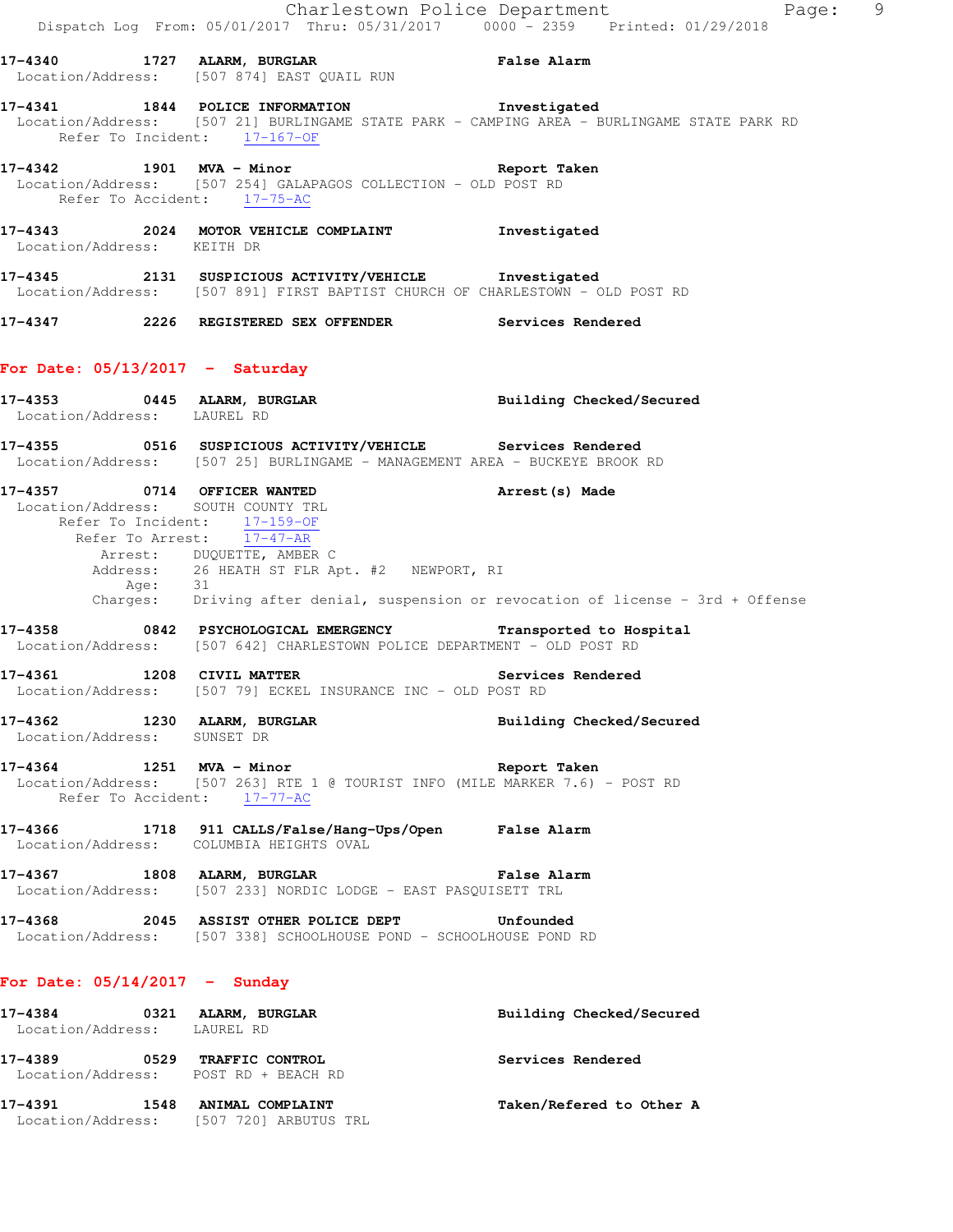**17-4392 1711 ANIMAL COMPLAINT Investigated**  Location/Address: CEDAR SWAMP PATH **17-4393 2000 ANIMAL COMPLAINT Taken to Family/Guardian**  Location/Address: [507 841] BREACHWAY GRILL - CHARLESTOWN BEACH RD **For Date: 05/15/2017 - Monday 17-4396 0010 MOTOR VEHICLE STOP Warning Issued**  Location/Address: POST RD + LAKESIDE DR **17-4413 0456 TRAFFIC CONTROL No Action Required**  Location/Address: POST RD + FALCONE LN **17-4414 0509 TRAFFIC CONTROL Warning Issued**  Location/Address: SOUTH COUNTY TRL + MAPLE LAKE FARM RD **17-4415 0950 POLICE INFORMATION Could Not Locate**  Location/Address: [507 21] BURLINGAME STATE PARK - CAMPING AREA - BURLINGAME STATE PARK RD **17-4418 1204 MVA - Minor Report Taken**  Location/Address: [507 861] SOUTH COUNTY HABITAT FOR HUMANITY - SHANNOCK RD Refer To Accident: 17-78-AC **17-4420 1422 SERVE SUMMONS Could Not Locate**  Location/Address: GOOSEBERRY HILL **17-4421 1618 MOTOR VEHICLE STOP Warning Issued**  Location/Address: [507 269] RTE 1 @ DRIVING RANGE - POST RD **17-4423 1942 TRAFFIC CONTROL Services Rendered**  Location/Address: [507 260] RTE 1 @ GENERAL STANTON - POST RD **17-4424 1950 MOTOR VEHICLE STOP Warning Issued**  Location/Address: POST RD + KING'S FACTORY RD **17-4425 2000 MOTOR VEHICLE STOP Warning Issued**  Vicinity of: OLD POST RD + PARK LN **17-4426 2020 MVA - Minor Investigated**  Location/Address: OLD POST RD + GENWOOD DR **17-4427 2043 SERVE SUMMONS Services Rendered**  Location/Address: GOOSEBERRY HILL **17-4432 2344 MOTOR VEHICLE STOP Warning Issued**  Location/Address: [507 29] ARROWHEAD DENTAL - SOUTH COUNTY TRL **For Date: 05/16/2017 - Tuesday 17-4450 0530 TRAFFIC CONTROL Services Rendered**  Location/Address: [507 261] RTE 1 @ STATE GARAGE - POST RD **17-4451 0709 MOTOR VEHICLE STOP Warning Issued**  Location/Address: [507 100] RTE 1 @ FIORES (MILE MARKER 8.0) - POST RD **17-4453 0845 MOTOR VEHICLE STOP Warning Issued**  Vicinity of: POST RD + LAKESIDE DR **17-4454 0859 MOTOR VEHICLE STOP Warning Issued**  Vicinity of: [507 261] RTE 1 @ STATE GARAGE (MILE MARKER 9.6) - POST RD **17-4456 0910 WELL BEING CHECK Investigated**  Location/Address: BISCUIT CITY RD

**17-4457 0912 ASSIST OTHER AGENCY No Action Required**  Location/Address: [507 415] FRANCIS C CARTER MEMORIAL PRESERVE - CAROLINA BACK RD

**17-4458 0929 ANIMAL COMPLAINT Could Not Locate**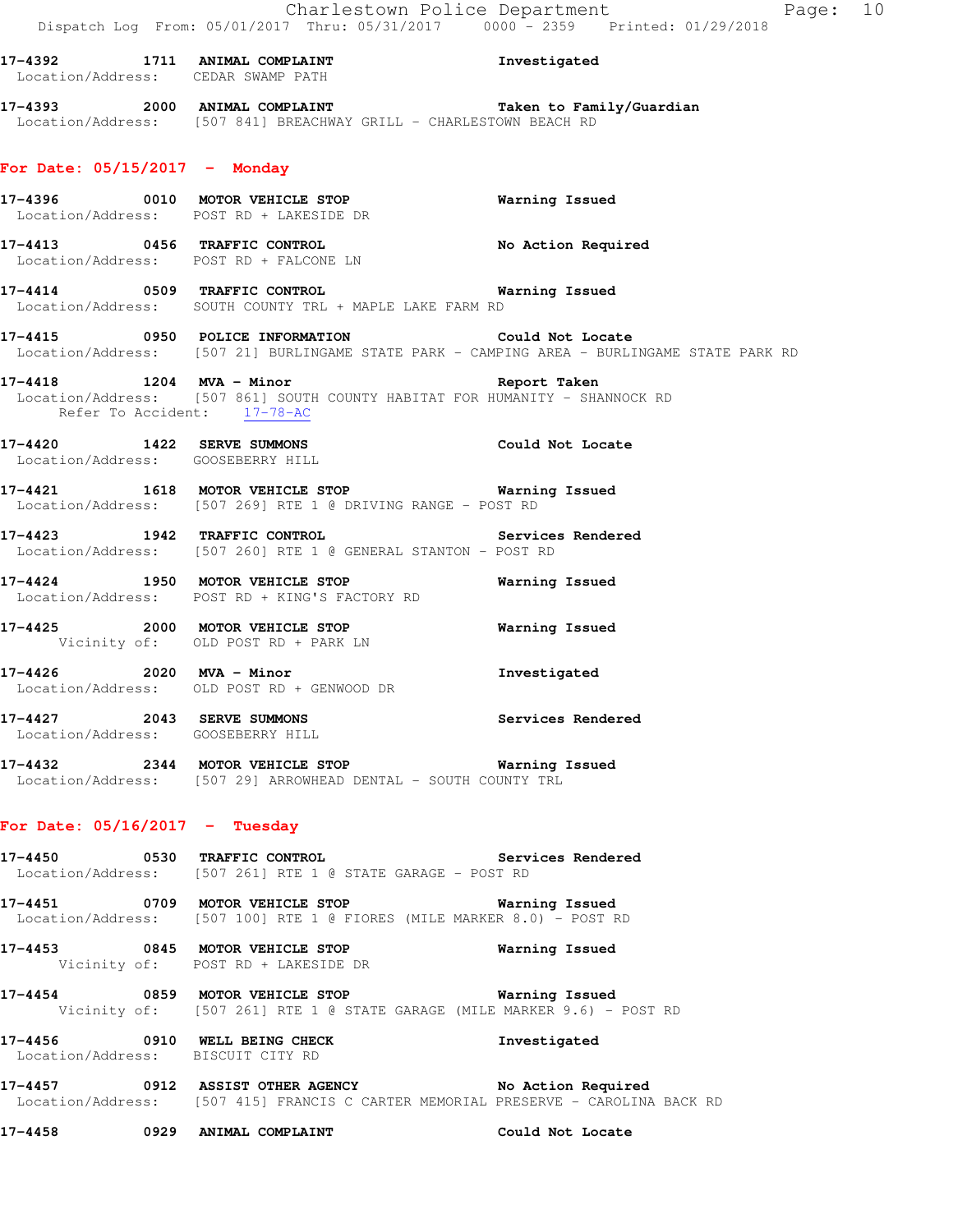Vicinity of: KLONDIKE RD

- **17-4459 0938 FOLLOW-UP INVESTIGATION Services Rendered**  Location/Address: BISCUIT CITY RD
- **17-4460 0953 ALARM, BURGLAR Building Checked/Secured**  Location/Address: [507 630] J. ALBERT QUATTROMANI - STARRETT DR
- **17-4461 0958 MOTOR VEHICLE STOP Warning Issued**  Location/Address: WEST BEACH RD + SUNSET DR
- **17-4462 1000 SUSPICIOUS ACTIVITY/VEHICLE Could Not Locate**  Vicinity of: [507 26] CHARLESTOWN BREACHWAY - CHARLESTOWN BEACH RD
- **17-4465 1116 MOTOR VEHICLE STOP Warning Issued**  Vicinity of: [507 261] RTE 1 @ STATE GARAGE (MILE MARKER 9.6) - POST RD
- **17-4467 1140 MOTOR VEHICLE STOP Warning Issued**  Location/Address: [507 303] RTE 1 @ SOUTH SHORE MENTAL HEALTH (MM 9.0) - POST RD
- **17-4468 1241 SUSPICIOUS ACTIVITY/VEHICLE Investigated**  Location/Address: BURDICKVILLE RD + SHUMANKANUC HILL RD
- 17-4469 **1258** ANIMAL COMPLAINT **17-4469** Services Rendered Location/Address: [507 252] GENERAL STANTON INN - OLD POST RD
- **17-4471 1524 MOTOR VEHICLE STOP Citation Issued**  Location/Address: [507 261] RTE 1 @ STATE GARAGE (MILE MARKER 9.6) - POST RD
- **17-4474 2004 MVA Minor Report Taken**  Vicinity of: OLD COACH RD Refer To Accident: 17-80-AC

#### **For Date: 05/17/2017 - Wednesday**

- **17-4483 0115 ASSIST OTHER POLICE DEPT Services Rendered**  Location/Address: CHEROKEE BND
- **17-4498 0519 MOTOR VEHICLE STOP Warning Issued**  Location/Address: [507 261] RTE 1 @ STATE GARAGE (MILE MARKER 9.6) - POST RD
- **17-4499 0558 MOTOR VEHICLE STOP Warning Issued**  Location/Address: OLD POST RD + GENWOOD DR
- **17-4500 0612 MOTOR VEHICLE STOP Warning Issued**  Location/Address: [507 261] RTE 1 @ STATE GARAGE (MILE MARKER 9.6) - POST RD
- **17-4501 0620 MOTOR VEHICLE STOP Citation Issued**  Location/Address: [507 258] RTE 1 @ SOUTH KINGSTOWN LINE (MM 11.4) - POST RD
- **17-4502 0633 ALARM, BURGLAR False Alarm**  Location/Address: NARROW LN
- **17-4503 0655 ASSIST OTHER POLICE DEPT Services Rendered**  Location/Address: PASQUISETT TRL
- **17-4504 0758 MOTOR VEHICLE STOP Warning Issued**  Location/Address: [507 261] RTE 1 @ STATE GARAGE (MILE MARKER 9.6) - POST RD
- **17-4505 0805 TRAFFIC CONTROL No Action Required**  Location/Address: [507 19] CHARLESTOWN ELEMENTARY SCHOOL - CAROLINA BACK RD
- **17-4506 0839 VANDALISM Services Rendered**  Location/Address: OLD POST RD + GENWOOD DR
- **17-4509 0930 MOTOR VEHICLE STOP Warning Issued**  Location/Address: [507 261] RTE 1 @ STATE GARAGE (MILE MARKER 9.6) - POST RD
- **17-4511 0951 TRESPASSING Report Taken**  Location/Address: [507 37] CHARLESTOWN WINE AND SPIRITS - OLD POST RD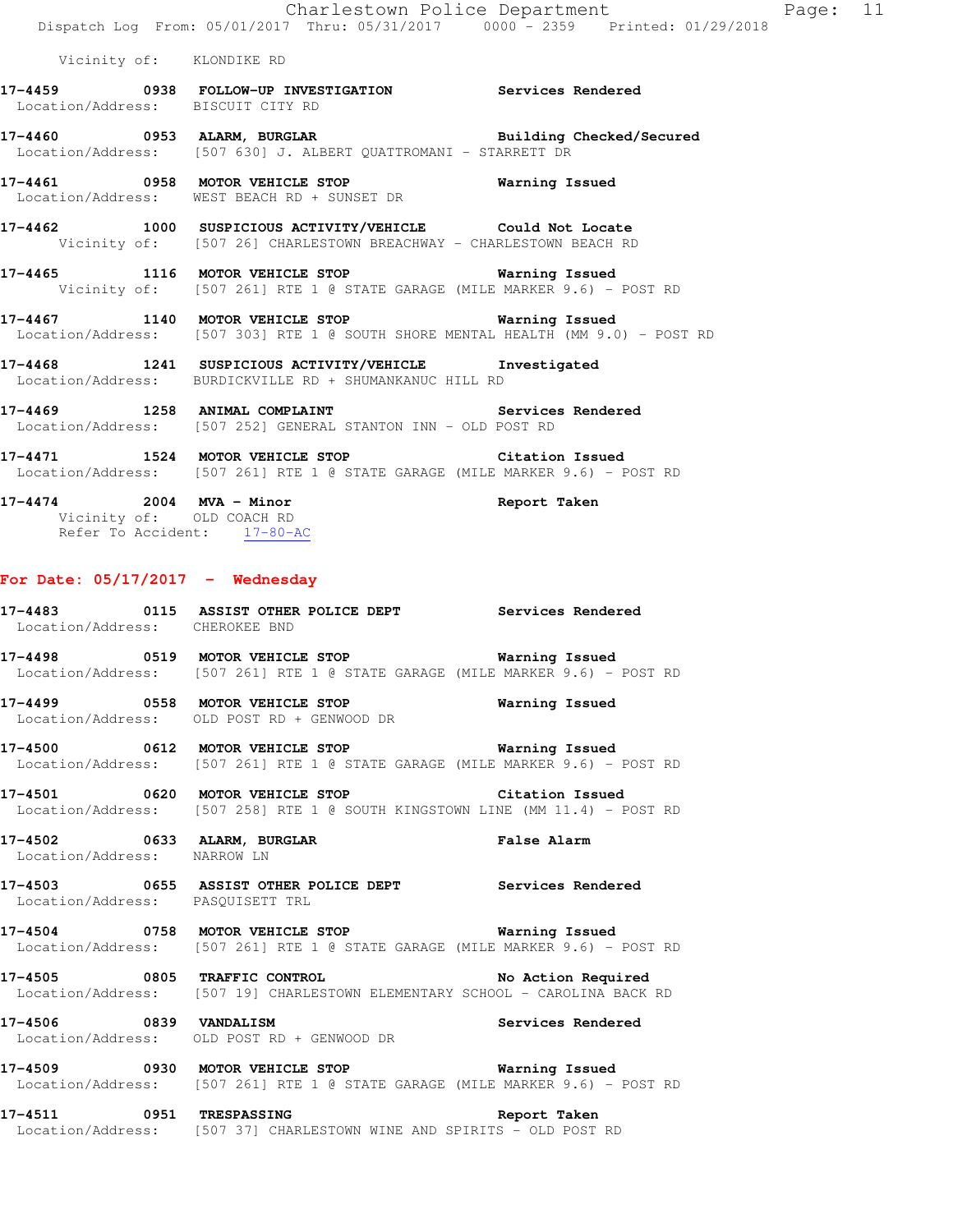|                                                                    | Dispatch Log From: 05/01/2017 Thru: 05/31/2017 0000 - 2359 Printed: 01/29/2018                                                        | Charlestown Police Department Page: 12 |  |
|--------------------------------------------------------------------|---------------------------------------------------------------------------------------------------------------------------------------|----------------------------------------|--|
|                                                                    | Refer To Incident: 17-160-OF                                                                                                          |                                        |  |
|                                                                    | 17-4512 1058 MOTOR VEHICLE STOP <b>Warning Issued</b><br>Location/Address: [507 261] RTE 1 @ STATE GARAGE (MILE MARKER 9.6) - POST RD |                                        |  |
| Location/Address: AUBURN DR                                        | 17-4513 1059 ALARM, BURGLAR                                                                                                           | Building Checked/Secured               |  |
|                                                                    | 17-4516 1302 MVA - Minor<br>Location/Address: POST RD + SOUTH COUNTY TRL<br>Refer To Accident: 17-81-AC                               | Report Taken                           |  |
|                                                                    | 17-4519 1532 TRANSPORT Services Rendered<br>Location/Address: [507 261] RTE 1 @ STATE GARAGE (MILE MARKER 9.6) - POST RD              |                                        |  |
| 17-4520 1537 TRAFFIC CONTROL                                       | Location/Address: POST RD + KING'S FACTORY RD                                                                                         | Services Rendered                      |  |
|                                                                    | 17-4522 1630 DISABLED MV <b>Removed Hazard</b><br>Location/Address: [507 258] RTE 1 @ SOUTH KINGSTOWN LINE - POST RD                  |                                        |  |
| 17-4523 1824 OFFICER WANTED<br>Refer To Incident: 17-161-OF        | Location/Address: [507 884] CAROLINA BACK RD                                                                                          | Report Taken                           |  |
|                                                                    | 17-4524 1826 MOTOR VEHICLE STOP 6 Warning Issued<br>Location/Address: CAROLINA BACK RD + OLD SHANNOCK RD                              |                                        |  |
| Location/Address: BISCUIT CITY RD                                  | 17-4526 2023 MOTOR VEHICLE COMPLAINT 1nvestigated                                                                                     |                                        |  |
| For Date: $05/18/2017$ - Thursday                                  |                                                                                                                                       |                                        |  |
| Location/Address: SOUTH COUNTY TRL                                 | 17-4531 0008 MOTOR VEHICLE STOP                                                                                                       | <b>Warning Issued</b>                  |  |
|                                                                    | 17-4540 0747 MOTOR VEHICLE STOP 6 Warning Issued<br>Location/Address: POST RD + KING'S FACTORY RD                                     |                                        |  |
|                                                                    | 17-4542 0751 PARKING VIOLATIONS<br>Location/Address: [507 321] CHARLESTOWN BEACH - CHARLESTOWN BEACH RD                               | No Action Required                     |  |
|                                                                    | 17-4543 0758 MOTOR VEHICLE STOP<br>Location/Address: POST RD + NARROW LN                                                              | Warning Issued                         |  |
|                                                                    | 17-4545 0833 MOTOR VEHICLE STOP 6 Warning Issued<br>Vicinity of: [507 289] RTE 112 @ MEADOWBROOK INN - CAROLINA BACK RD               |                                        |  |
| 17-4547 0924 POLICE INFORMATION<br>Location/Address: EAST BEACH RD |                                                                                                                                       | Investigated                           |  |
|                                                                    | 17-4549 1037 MOTOR VEHICLE STOP 6 Warning Issued<br>Location/Address: [507 261] RTE 1 @ STATE GARAGE (MILE MARKER 9.6) - POST RD      |                                        |  |
| Location/Address: EAST BEACH RD                                    | 17-4550 1204 ROAD HAZARD/OBSTRUCTION                                                                                                  | Investigated                           |  |
|                                                                    |                                                                                                                                       |                                        |  |

**17-4551 1205 POLICE INFORMATION Investigated**  Location/Address: [507 31] BLUE SHUTTERS BEACH - EAST BEACH RD

**17-4554 1436 FOLLOW-UP INVESTIGATION Services Rendered**  Location/Address: BURDICKVILLE RD **17-4555 1452 TOWN ORDINANCE VIOLATION Investigated** 

Vicinity of: QUARRIES - KLONDIKE RD

**17-4559 1545 DISABLED MV Investigated**  Location/Address: POST RD + FALCONE LN

**17-4560 1608 ALARM, BURGLAR Building Checked/Secured**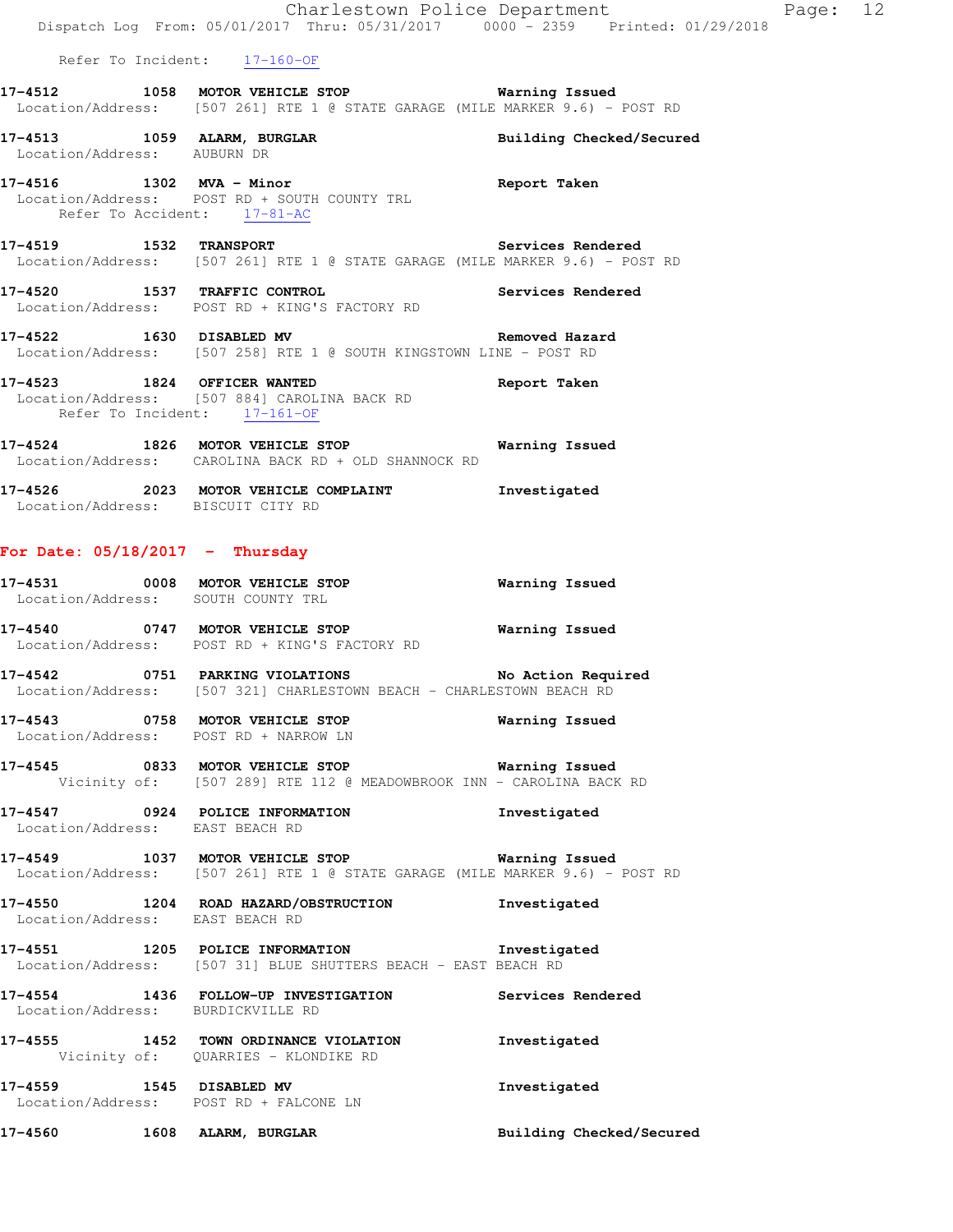Location/Address: SUNSET DR

**17-4562 1650 SUSPICIOUS ACTIVITY/VEHICLE Investigated**  Location/Address: [507 323] NORTH CAMP - BUCKEYE BROOK RD

- **17-4563 1657 OFFICER WANTED Report Taken**  Location/Address: [507 20] NINIGRET PARK - PARK LN Refer To Incident: 17-162-OF
- **17-4565 1753 DISABLED MV Investigated**  Location/Address: OLD POST RD + TOWN DOCK RD
- **17-4566 1754 OFFICER WANTED Investigated**  Location/Address: BUCKEYE BROOK RD
- **17-4567 1831 MOTOR VEHICLE STOP Warning Issued**  Location/Address: [507 28] SIMPLE PEASURES - SOUTH COUNTY TRL
- **17-4568 1913 MOTOR VEHICLE STOP Warning Issued**  Location/Address: POST RD + PROSSER TRL

# **For Date: 05/19/2017 - Friday**

- **17-4580 0540 SUSPICIOUS ACTIVITY/VEHICLE Services Rendered**  Location/Address: OLD POST RD **17-4582 0854 ALARM, FIRE False Alarm**  Location/Address: [507 716] SECOND ST **17-4583 0957 SUSPICIOUS ACTIVITY/VEHICLE Building Checked/Secured**  Location/Address: ASHAWAY COLONY LN **17-4585 1030 MVA - Minor Report Taken**  Location/Address: [507 263] RTE 1 @ TOURIST INFO (MILE MARKER 7.6) - POST RD **17-4590 1351 REGISTERED SEX OFFENDER Report Taken**  Refer To Incident: 17-163-OF **17-4591 1531 DISABLED MV Services Rendered**  Location/Address: [507 266] RTE 1 @ WILLOWS - POST RD **17-4592 1533 POLICE INFORMATION Investigated**
- Location/Address: [507 1] CHARLESTOWN TOWN HALL SOUTH COUNTY TRL
- **17-4596 1627 ASSIST OTHER POLICE DEPT Services Rendered**  Location/Address: [507 258] RTE 1 @ SOUTH KINGSTOWN LINE (MM 11.4) - POST RD
- **17-4599 1758 DISABLED MV Services Rendered**  Location/Address: [507 100] RTE 1 @ FIORES (MILE MARKER 8.0) - POST RD
- **17-4600 1851 HOUSE CHECK Building Checked/Secured**  Location/Address: BENHAM ST
- **17-4601 1856 TRAFFIC CONTROL No Action Required**  Location/Address: [507 277] RTE 2 @ KENYON INDUSTRIES - SOUTH COUNTY TRL
- **17-4602 1918 MOTOR VEHICLE STOP Citation Issued**  Location/Address: COLUMBIA HEIGHTS OVAL Refer To Summons: 17-48-AR Summons: CHENETTE, LOGAN O Address: 62 COLUMBIA HEIGHTS RD CHARLESTOWN, RI<br>Age: 21 Age: 21 Charges: Driving after denial, suspension or revocation of license - 1st Offense **17-4603 2013 ROAD HAZARD/OBSTRUCTION Investigated**  Location/Address: POST RD + SOUTH COUNTY TRL
- **17-4604 2021 TRANSPORT Services Rendered**  Location/Address: [507 45] RIPPY'S LIQUOR MART - SOUTH COUNTY TRL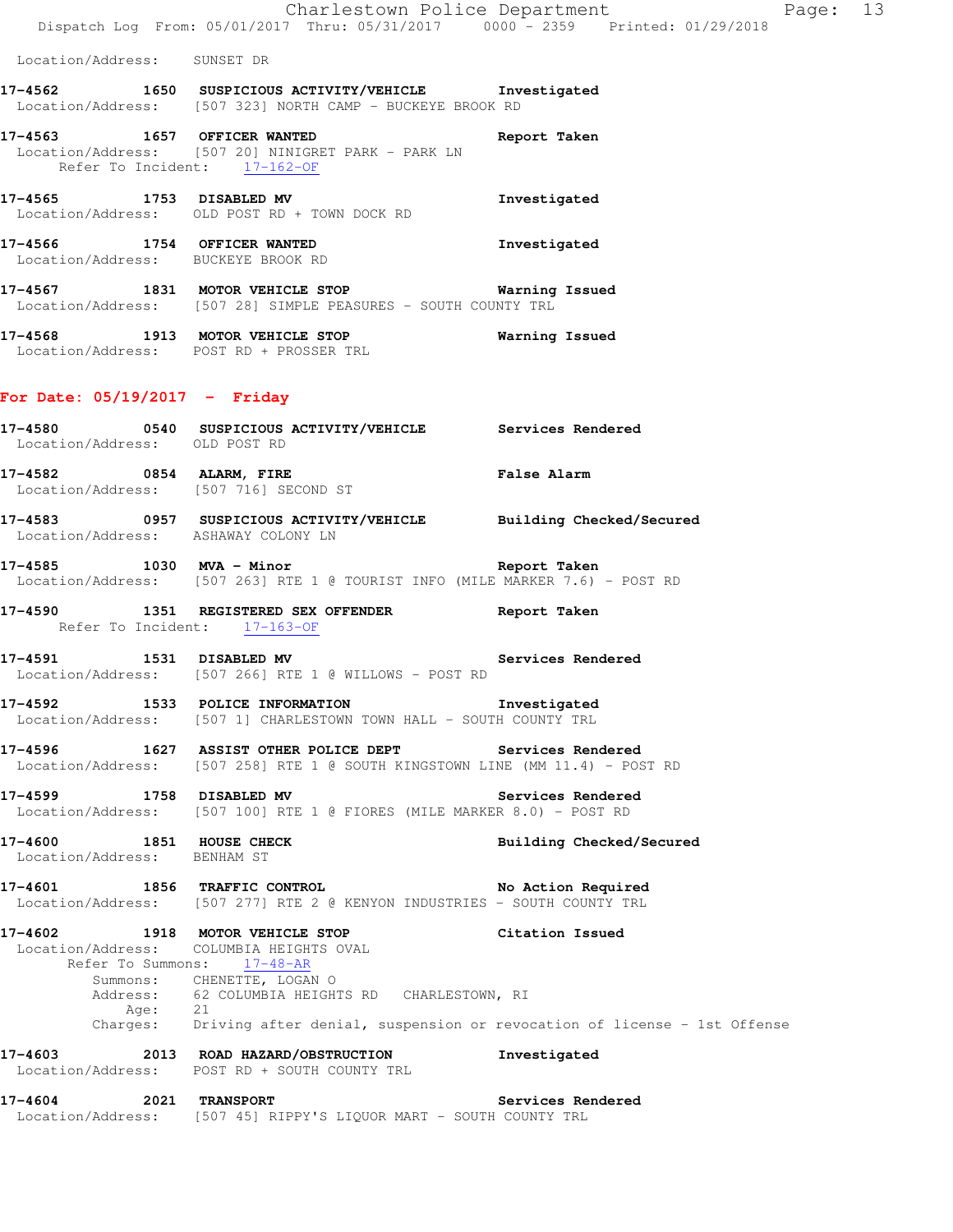| 17-4605 2033 MOTOR VEHICLE STOPF Warning Issued<br>Location/Address: SOUTH COUNTY TRL<br>17-4606 2118 DISABLED MV Services Rendered<br>Location/Address: POST RD + WARREN RD<br>17-4608 2241 MOTOR VEHICLE COMPLAINT Unfounded<br>Location/Address: BISCUIT CITY RD<br>For Date: $05/20/2017$ - Saturday<br>17-4611 0048 OFFICER WANTED<br>Investigated<br>Location/Address: [507 72] CUMBERLAND FARMS - OLD POST RD<br>17-4612 0107 MOTOR VEHICLE STOP<br><b>Warning Issued</b><br>Location/Address: POST RD + CROSS MILLS RD<br>17-4615 		 0145 MOTOR VEHICLE STOP 		 No Action Required<br>Location/Address: CAROLINA BACK RD + BUTTER LN<br>17-4616 0146 OFFICER WANTED<br>Investigated<br>Location/Address: SCAPA FLOW RD<br>17-4627 0518 MOTOR VEHICLE STOP<br>Warning Issued<br>Location/Address: POST RD + GENERAL STANTON LN<br>17-4628 0619 MOTOR VEHICLE STOP No Action Required<br>Location/Address: POST RD + GENERAL STANTON LN<br>17-4629 0707 ALARM, BURGLAR<br>Investigated<br>Location/Address: [507 29] ARROWHEAD DENTAL - SOUTH COUNTY TRL<br>17-4631 0748 LARCENY<br>Location/Address: FIFTH AVE<br>Investigated<br>Refer To Incident: 17-164-OF<br>17-4634 0856 COMPLAINT 2000 100 Investigated<br>Location/Address: [507 20] NINIGRET PARK - PARK LN<br>17-4635 0944 ASSIST OTHER AGENCY Services Rendered<br>Location/Address: [507 435] SOUTH SHORE MENTAL HEALTH CHARLESTOWN HOUS - OLD POST RD<br>Location/Address: [507 42] CHURCH OF THE HOLY SPIRIT - OLD POST RD<br>17-4637 1250 ANIMAL COMPLAINT<br>Could Not Locate<br>Location/Address: RAM ISLAND RD<br>17-4638 1537 MOTOR VEHICLE COMPLAINT Threstigated<br>Location/Address: BISCUIT CITY RD<br>17-4641 1626 MOTOR VEHICLE STOP Warning Issued<br>Location/Address: [507 362] RTE 2 @ SUNOCO - SOUTH COUNTY TRL<br>17-4642 1629 POLICE INFORMATION<br>No Action Required<br>Location/Address: LAURI DR<br>17-4643 1659 MOTOR VEHICLE STOP<br>Warning Issued<br>Location/Address: POST RD + SCHOOLHOUSE POND RD<br>17-4647 1808 MOTOR VEHICLE STOP<br>Citation Issued<br>Vicinity of: POST RD + SCHOOLHOUSE POND RD<br>17-4648 1818 MOTOR VEHICLE COMPLAINT Could Not Locate<br>Location/Address: BISCUIT CITY RD<br>17-4649 1837 FIRE, STRUCTURE<br>Report Taken<br>Location/Address: HOXSIE AVE<br>Refer To Incident: 17-165-OF | Dispatch Log From: 05/01/2017 Thru: 05/31/2017     0000 – 2359   Printed: 01/29/2018 |  |
|-----------------------------------------------------------------------------------------------------------------------------------------------------------------------------------------------------------------------------------------------------------------------------------------------------------------------------------------------------------------------------------------------------------------------------------------------------------------------------------------------------------------------------------------------------------------------------------------------------------------------------------------------------------------------------------------------------------------------------------------------------------------------------------------------------------------------------------------------------------------------------------------------------------------------------------------------------------------------------------------------------------------------------------------------------------------------------------------------------------------------------------------------------------------------------------------------------------------------------------------------------------------------------------------------------------------------------------------------------------------------------------------------------------------------------------------------------------------------------------------------------------------------------------------------------------------------------------------------------------------------------------------------------------------------------------------------------------------------------------------------------------------------------------------------------------------------------------------------------------------------------------------------------------------------------------------------------------------------------------------------------------------------------------------------------------------------------------------------------------------------------------------------------------------------------------------------------------------------------------------------------------------------------------------------------------------------|--------------------------------------------------------------------------------------|--|
|                                                                                                                                                                                                                                                                                                                                                                                                                                                                                                                                                                                                                                                                                                                                                                                                                                                                                                                                                                                                                                                                                                                                                                                                                                                                                                                                                                                                                                                                                                                                                                                                                                                                                                                                                                                                                                                                                                                                                                                                                                                                                                                                                                                                                                                                                                                       |                                                                                      |  |
|                                                                                                                                                                                                                                                                                                                                                                                                                                                                                                                                                                                                                                                                                                                                                                                                                                                                                                                                                                                                                                                                                                                                                                                                                                                                                                                                                                                                                                                                                                                                                                                                                                                                                                                                                                                                                                                                                                                                                                                                                                                                                                                                                                                                                                                                                                                       |                                                                                      |  |
|                                                                                                                                                                                                                                                                                                                                                                                                                                                                                                                                                                                                                                                                                                                                                                                                                                                                                                                                                                                                                                                                                                                                                                                                                                                                                                                                                                                                                                                                                                                                                                                                                                                                                                                                                                                                                                                                                                                                                                                                                                                                                                                                                                                                                                                                                                                       |                                                                                      |  |
|                                                                                                                                                                                                                                                                                                                                                                                                                                                                                                                                                                                                                                                                                                                                                                                                                                                                                                                                                                                                                                                                                                                                                                                                                                                                                                                                                                                                                                                                                                                                                                                                                                                                                                                                                                                                                                                                                                                                                                                                                                                                                                                                                                                                                                                                                                                       |                                                                                      |  |
|                                                                                                                                                                                                                                                                                                                                                                                                                                                                                                                                                                                                                                                                                                                                                                                                                                                                                                                                                                                                                                                                                                                                                                                                                                                                                                                                                                                                                                                                                                                                                                                                                                                                                                                                                                                                                                                                                                                                                                                                                                                                                                                                                                                                                                                                                                                       |                                                                                      |  |
|                                                                                                                                                                                                                                                                                                                                                                                                                                                                                                                                                                                                                                                                                                                                                                                                                                                                                                                                                                                                                                                                                                                                                                                                                                                                                                                                                                                                                                                                                                                                                                                                                                                                                                                                                                                                                                                                                                                                                                                                                                                                                                                                                                                                                                                                                                                       |                                                                                      |  |
|                                                                                                                                                                                                                                                                                                                                                                                                                                                                                                                                                                                                                                                                                                                                                                                                                                                                                                                                                                                                                                                                                                                                                                                                                                                                                                                                                                                                                                                                                                                                                                                                                                                                                                                                                                                                                                                                                                                                                                                                                                                                                                                                                                                                                                                                                                                       |                                                                                      |  |
|                                                                                                                                                                                                                                                                                                                                                                                                                                                                                                                                                                                                                                                                                                                                                                                                                                                                                                                                                                                                                                                                                                                                                                                                                                                                                                                                                                                                                                                                                                                                                                                                                                                                                                                                                                                                                                                                                                                                                                                                                                                                                                                                                                                                                                                                                                                       |                                                                                      |  |
|                                                                                                                                                                                                                                                                                                                                                                                                                                                                                                                                                                                                                                                                                                                                                                                                                                                                                                                                                                                                                                                                                                                                                                                                                                                                                                                                                                                                                                                                                                                                                                                                                                                                                                                                                                                                                                                                                                                                                                                                                                                                                                                                                                                                                                                                                                                       |                                                                                      |  |
|                                                                                                                                                                                                                                                                                                                                                                                                                                                                                                                                                                                                                                                                                                                                                                                                                                                                                                                                                                                                                                                                                                                                                                                                                                                                                                                                                                                                                                                                                                                                                                                                                                                                                                                                                                                                                                                                                                                                                                                                                                                                                                                                                                                                                                                                                                                       |                                                                                      |  |
|                                                                                                                                                                                                                                                                                                                                                                                                                                                                                                                                                                                                                                                                                                                                                                                                                                                                                                                                                                                                                                                                                                                                                                                                                                                                                                                                                                                                                                                                                                                                                                                                                                                                                                                                                                                                                                                                                                                                                                                                                                                                                                                                                                                                                                                                                                                       |                                                                                      |  |
|                                                                                                                                                                                                                                                                                                                                                                                                                                                                                                                                                                                                                                                                                                                                                                                                                                                                                                                                                                                                                                                                                                                                                                                                                                                                                                                                                                                                                                                                                                                                                                                                                                                                                                                                                                                                                                                                                                                                                                                                                                                                                                                                                                                                                                                                                                                       |                                                                                      |  |
|                                                                                                                                                                                                                                                                                                                                                                                                                                                                                                                                                                                                                                                                                                                                                                                                                                                                                                                                                                                                                                                                                                                                                                                                                                                                                                                                                                                                                                                                                                                                                                                                                                                                                                                                                                                                                                                                                                                                                                                                                                                                                                                                                                                                                                                                                                                       |                                                                                      |  |
|                                                                                                                                                                                                                                                                                                                                                                                                                                                                                                                                                                                                                                                                                                                                                                                                                                                                                                                                                                                                                                                                                                                                                                                                                                                                                                                                                                                                                                                                                                                                                                                                                                                                                                                                                                                                                                                                                                                                                                                                                                                                                                                                                                                                                                                                                                                       |                                                                                      |  |
|                                                                                                                                                                                                                                                                                                                                                                                                                                                                                                                                                                                                                                                                                                                                                                                                                                                                                                                                                                                                                                                                                                                                                                                                                                                                                                                                                                                                                                                                                                                                                                                                                                                                                                                                                                                                                                                                                                                                                                                                                                                                                                                                                                                                                                                                                                                       |                                                                                      |  |
|                                                                                                                                                                                                                                                                                                                                                                                                                                                                                                                                                                                                                                                                                                                                                                                                                                                                                                                                                                                                                                                                                                                                                                                                                                                                                                                                                                                                                                                                                                                                                                                                                                                                                                                                                                                                                                                                                                                                                                                                                                                                                                                                                                                                                                                                                                                       |                                                                                      |  |
|                                                                                                                                                                                                                                                                                                                                                                                                                                                                                                                                                                                                                                                                                                                                                                                                                                                                                                                                                                                                                                                                                                                                                                                                                                                                                                                                                                                                                                                                                                                                                                                                                                                                                                                                                                                                                                                                                                                                                                                                                                                                                                                                                                                                                                                                                                                       |                                                                                      |  |
|                                                                                                                                                                                                                                                                                                                                                                                                                                                                                                                                                                                                                                                                                                                                                                                                                                                                                                                                                                                                                                                                                                                                                                                                                                                                                                                                                                                                                                                                                                                                                                                                                                                                                                                                                                                                                                                                                                                                                                                                                                                                                                                                                                                                                                                                                                                       |                                                                                      |  |
|                                                                                                                                                                                                                                                                                                                                                                                                                                                                                                                                                                                                                                                                                                                                                                                                                                                                                                                                                                                                                                                                                                                                                                                                                                                                                                                                                                                                                                                                                                                                                                                                                                                                                                                                                                                                                                                                                                                                                                                                                                                                                                                                                                                                                                                                                                                       |                                                                                      |  |
|                                                                                                                                                                                                                                                                                                                                                                                                                                                                                                                                                                                                                                                                                                                                                                                                                                                                                                                                                                                                                                                                                                                                                                                                                                                                                                                                                                                                                                                                                                                                                                                                                                                                                                                                                                                                                                                                                                                                                                                                                                                                                                                                                                                                                                                                                                                       |                                                                                      |  |
|                                                                                                                                                                                                                                                                                                                                                                                                                                                                                                                                                                                                                                                                                                                                                                                                                                                                                                                                                                                                                                                                                                                                                                                                                                                                                                                                                                                                                                                                                                                                                                                                                                                                                                                                                                                                                                                                                                                                                                                                                                                                                                                                                                                                                                                                                                                       |                                                                                      |  |
|                                                                                                                                                                                                                                                                                                                                                                                                                                                                                                                                                                                                                                                                                                                                                                                                                                                                                                                                                                                                                                                                                                                                                                                                                                                                                                                                                                                                                                                                                                                                                                                                                                                                                                                                                                                                                                                                                                                                                                                                                                                                                                                                                                                                                                                                                                                       |                                                                                      |  |
|                                                                                                                                                                                                                                                                                                                                                                                                                                                                                                                                                                                                                                                                                                                                                                                                                                                                                                                                                                                                                                                                                                                                                                                                                                                                                                                                                                                                                                                                                                                                                                                                                                                                                                                                                                                                                                                                                                                                                                                                                                                                                                                                                                                                                                                                                                                       |                                                                                      |  |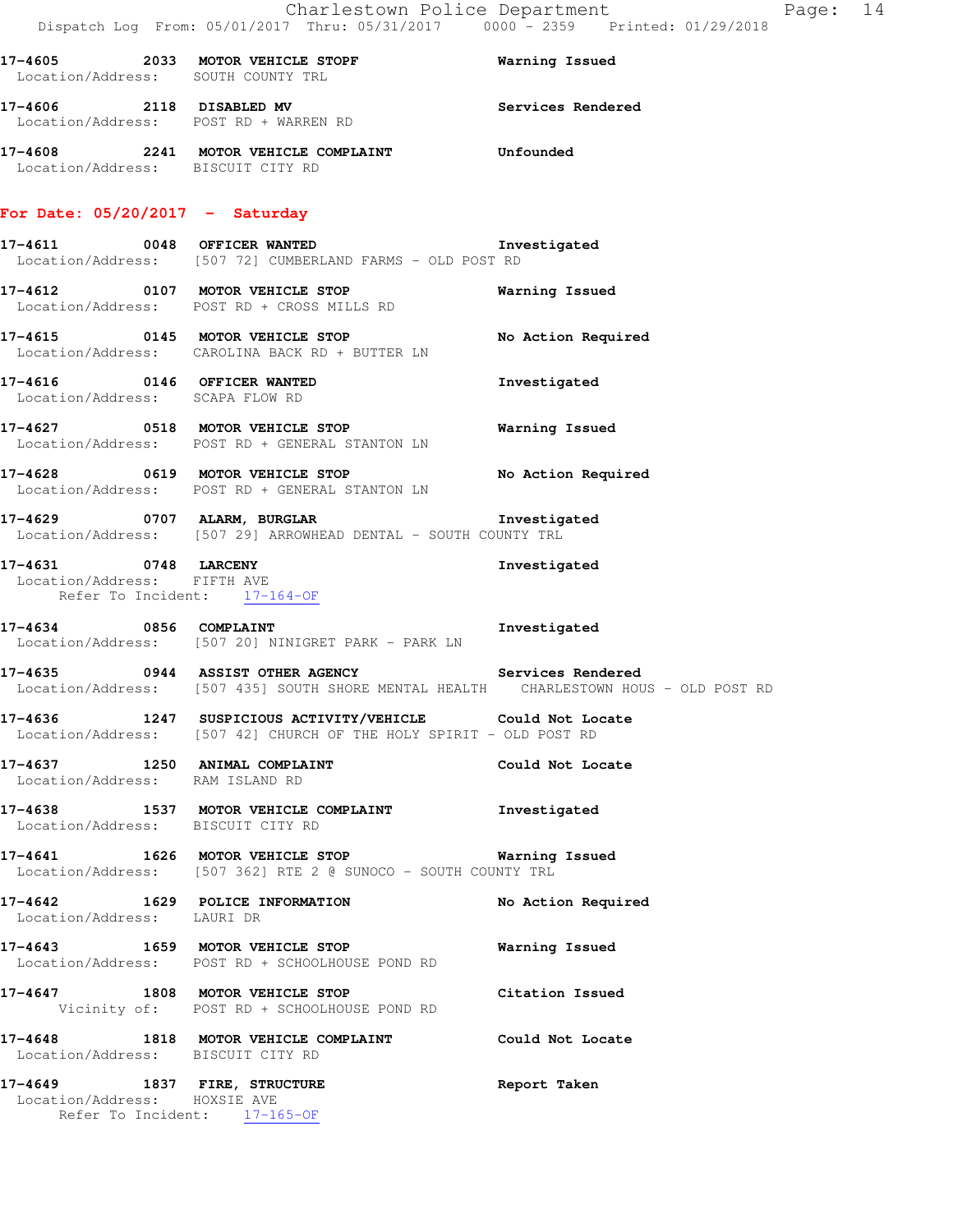| 17–4650<br>Location/Address: LAURI DR |      | 1910 ANNOYING PHONE CALLS<br>Refer To Incident: 17-166-OF                                                                   | Report Taken                                                                 |
|---------------------------------------|------|-----------------------------------------------------------------------------------------------------------------------------|------------------------------------------------------------------------------|
| 17–4651                               |      | 2044 DISTURBANCE/Music/Noise<br>Location/Address: [507 837] LIISA DR                                                        | Investigated                                                                 |
| 17–4652                               | 2050 | ROAD HAZARD/OBSTRUCTION Could Not Locate                                                                                    | Location/Address: [507 261] RTE 1 @ STATE GARAGE (MILE MARKER 9.6) - POST RD |
| 17–4653                               |      | 2128 FIREWORKS/Possession/Use/Other Investigated<br>Location/Address: [507 26] CHARLESTOWN BREACHWAY - CHARLESTOWN BEACH RD |                                                                              |
| 17–4654 2129                          |      | COMPLAINT<br>Location/Address: [507 318] EAST BEACH STATE PARKING LOT - EAST BEACH RD                                       | Investigated                                                                 |
| 17-4656<br>2324                       |      | MOTOR VEHICLE STOP<br>Location/Address: POST RD + SCHOOLHOUSE POND RD                                                       | No Action Required                                                           |

# **For Date: 05/21/2017 - Sunday**

|                                   | 17-4670 0231 PSYCHOLOGICAL EMERGENCY Transported to Hospital<br>Location/Address: [507 642] CHARLESTOWN POLICE DEPARTMENT - OLD POST RD      |                    |
|-----------------------------------|----------------------------------------------------------------------------------------------------------------------------------------------|--------------------|
| Location/Address: OLD POST RD     | 17-4671 0329 ASSIST CITIZEN                                                                                                                  | Services Rendered  |
|                                   | 17-4672 0518 TRAFFIC CONTROL Services Rendered<br>Location/Address: POST RD + SCHOOLHOUSE POND RD                                            |                    |
|                                   | 17-4954 1104 Boating - Assistance Services Rendered<br>Location: NINIGRET POND EAST, AREA OF TOCKWOTTEN COVE<br>Refer To Incident: 17-172-OF |                    |
| Location/Address: BISCUIT CITY RD | 17-4681 1203 MOTOR VEHICLE COMPLAINT Could Not Locate                                                                                        |                    |
| Location/Address: ENNIS LN        | 17-4687 1349 FIRE, BRUSH 1997 2008 2009 1349                                                                                                 |                    |
| Location/Address: OLD POST RD     | 17-4688 1537 ALARM, BURGLAR                                                                                                                  | <b>False Alarm</b> |
| Location/Address: ROSS HILL RD    | 17-4689 1541 POLICE INFORMATION                                                                                                              | Investigated       |
|                                   | 17-4695 1931 ASSIST CITIZEN<br>Location/Address: CHARLESTOWN BEACH RD                                                                        | Services Rendered  |
|                                   | 17-4696 2009 MOTOR VEHICLE STOP Citation Issued<br>Location/Address: [507 275] RTE 1 @ WESTERLY LINE - POST RD                               |                    |
| $17 - 4697$                       | 2106 ANNOYING PHONE CALLS                                                                                                                    | Investigated       |

Location/Address: PASQUISETT TRL

# **For Date: 05/22/2017 - Monday**

| 17–4706                                       |                           | 0017 MOTOR VEHICLE STOP |                    |                                                    | Arrest (s) Made   |  |
|-----------------------------------------------|---------------------------|-------------------------|--------------------|----------------------------------------------------|-------------------|--|
| Location/Address: POST RD + KING'S FACTORY RD |                           |                         |                    |                                                    |                   |  |
|                                               | Refer To Arrest: 17-49-AR |                         |                    |                                                    |                   |  |
|                                               | Arrest: CAWLEY, MICHAEL J |                         |                    |                                                    |                   |  |
|                                               |                           |                         |                    | Address: 27 TUM A LUM CIR WESTERLY, RI             |                   |  |
|                                               | Age:                      | 40                      |                    |                                                    |                   |  |
|                                               | Charges:                  |                         |                    | DUI/DRUGS/ALCOHOL/1ST OFFENSE - B.A.C. UNKNOWN     |                   |  |
|                                               |                           |                         |                    | Refusal to Submit to Chemical Test - 1st Violation |                   |  |
|                                               |                           |                         |                    |                                                    |                   |  |
| 17-4708                                       | 0629                      |                         | POLICE INFORMATION |                                                    | Services Rendered |  |

Location/Address: [507 38] CHARLESTOWN POST OFFICE - OLD POST RD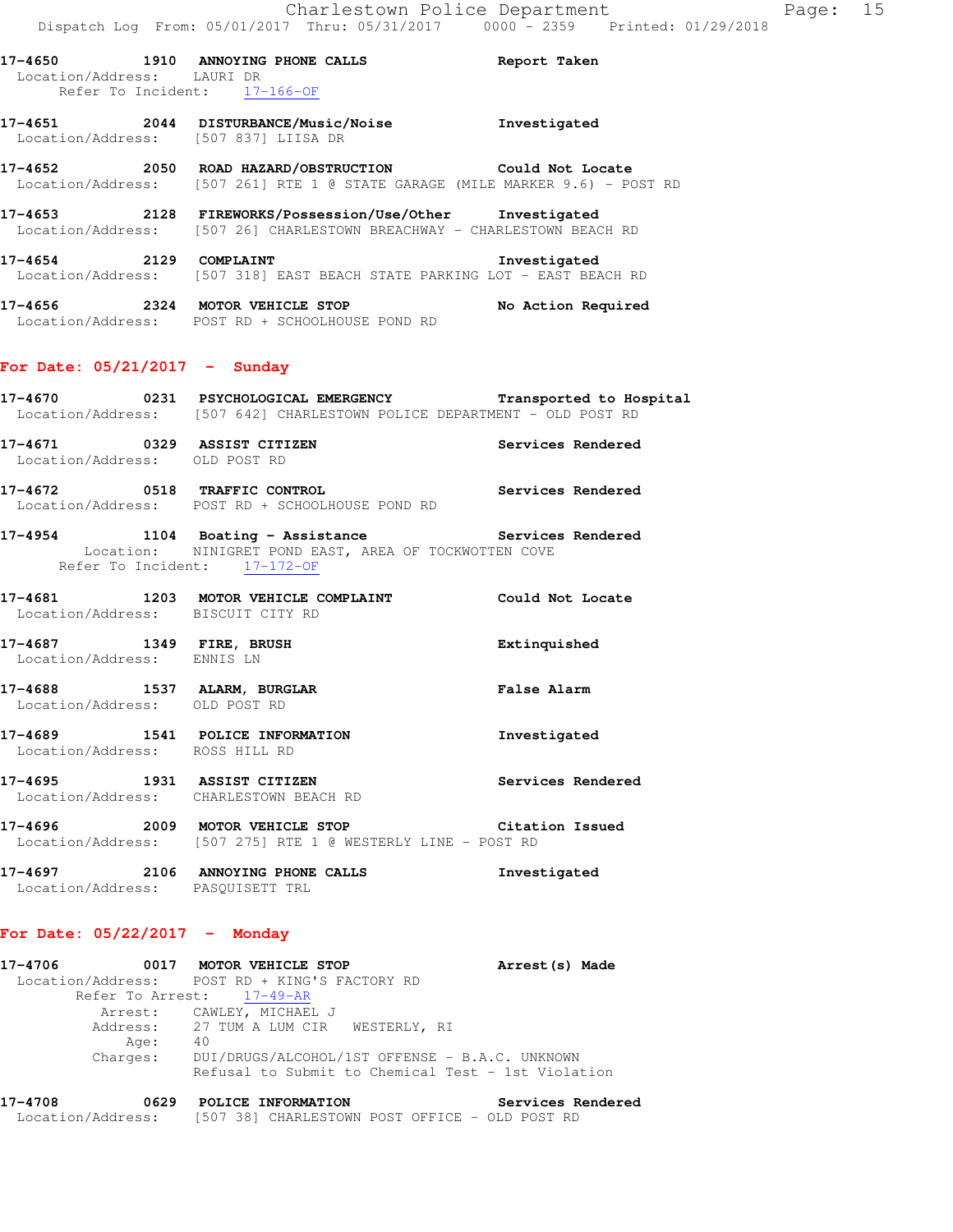**17-4712 1032 ANIMAL COMPLAINT Could Not Locate**  Location/Address: POST RD + HOXSIE AVE **17-4713 1036 MOTOR VEHICLE STOP Warning Issued**  Location/Address: OLD POST RD **17-4715 1110 COMPLAINT Investigated**  Location/Address: PASQUISETT TRL **17-4719 1441 MOTOR VEHICLE COMPLAINT Could Not Locate**  Location/Address: [507 275] RTE 1 @ WESTERLY LINE - POST RD **17-4721 1525 FOLLOW-UP INVESTIGATION No Action Required**  Location/Address: COLUMBIA HEIGHTS OVAL **17-4722 1641 SUSPICIOUS ACTIVITY/VEHICLE Investigated**  Location/Address: [507 848] ADARE'S BOUTIQUE - OLD POST RD **17-4726 2146 MOTOR VEHICLE COMPLAINT Investigated**  Location/Address: BISCUIT CITY RD **For Date: 05/23/2017 - Tuesday 17-4746 0234 ROAD HAZARD/OBSTRUCTION Services Rendered**  Location/Address: POST RD + CROSS MILLS RD **17-4748 0651 ROAD HAZARD/OBSTRUCTION Services Rendered**  Location/Address: [507 289] RTE 112 @ MEADOWBROOK INN - CAROLINA BACK RD **17-4749 0853 MOTOR VEHICLE STOP Investigated**  Location/Address: [507 21] BURLINGAME STATE PARK - CAMPING AREA - BURLINGAME STATE PARK RD **17-4750 0936 OFFICER WANTED Investigated**  Location/Address: [507 45] RIPPY'S LIQUOR MART - SOUTH COUNTY TRL Refer To Incident: 17-169-OF **17-4751 1156 MOTOR VEHICLE STOP Warning Issued**  Location/Address: [507 261] RTE 1 @ STATE GARAGE (MILE MARKER 9.6) - POST RD **17-4754 1348 MVA - Minor Report Taken**  Location/Address: POST RD + WARREN RD Refer To Accident: 17-83-AC **17-4757 1440 ROAD HAZARD/OBSTRUCTION Removed Hazard**  Vicinity of: PROSSER TRL **17-4758 1444 WELL BEING CHECK Unfounded**  Location/Address: ALDER RD **17-4759 1509 FOLLOW-UP INVESTIGATION Services Rendered**  Location/Address: [507 49] CHARLESTOWN TOWN BEACH - CHARLESTOWN BEACH RD Refer To Incident: 17-168-OF **17-4761 1647 ANIMAL COMPLAINT Unfounded**  Location/Address: [507 76] DOWNEY WEAVER POST - WHIPPLE DR **17-4762 1715 DISABLED MV Services Rendered**  Location/Address: POST RD + SOUTH COUNTY TRL **17-4763 1726 THREATS Investigated**  Location/Address: BUTTER LN **17-4764 1813 MOTOR VEHICLE STOP Warning Issued**  Location/Address: [507 266] RTE 1 @ WILLOWS - POST RD

Location/Address: AUBURN DR

**17-4767 2233 DISTURBANCE/Music/Noise Investigated** 

**For Date: 05/24/2017 - Wednesday**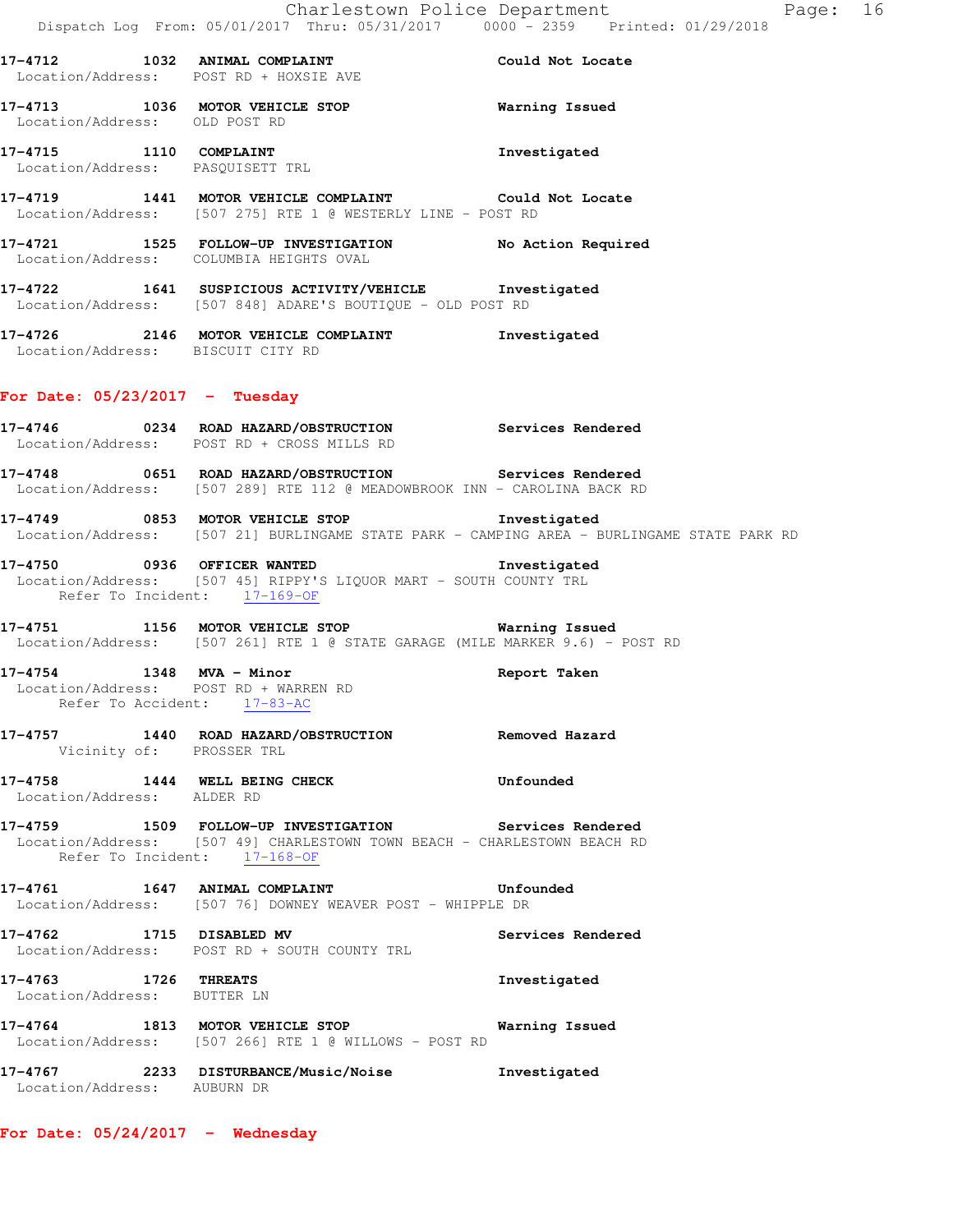|                                   | 17-4774 0942 ALARM, BURGLAR 17-4774<br>Location/Address: SHANNOCK RD                                                                                                          |                       |
|-----------------------------------|-------------------------------------------------------------------------------------------------------------------------------------------------------------------------------|-----------------------|
|                                   | 17-4775 1007 MOTOR VEHICLE STOP Warning Issued<br>Location/Address: [507 261] RTE 1 @ STATE GARAGE (MILE MARKER 9.6) - POST RD                                                |                       |
|                                   | 17-4777 1357 MOTOR VEHICLE STOP <b>Warning Issued</b><br>Location/Address: [507 266] RTE 1 @ WILLOWS - POST RD                                                                |                       |
|                                   | 17-4778 1647 CIVIL MATTER<br>Location/Address: CHARLES AVE                                                                                                                    | No Action Required    |
|                                   | 17-4779 1736 OFFICER WANTED <b>Investigated</b><br>Location/Address: [507 642] CHARLESTOWN POLICE DEPARTMENT - OLD POST RD                                                    |                       |
|                                   | 17-4780 1748 OFFICER WANTED<br>Location/Address: [507 362] RTE 2 @ SUNOCO - SOUTH COUNTY TRL                                                                                  | Services Rendered     |
|                                   | 17-4783 2004 ANIMAL COMPLAINT COMPRESSES Unfounded<br>Location/Address: BISCUIT CITY RD                                                                                       |                       |
| For Date: $05/25/2017$ - Thursday |                                                                                                                                                                               |                       |
|                                   | 17-4795 0651 MOTOR VEHICLE STOP <b>Exam Example 18</b> Warning Issued<br>Location/Address: POST RD + GENERAL STANTON LN                                                       |                       |
|                                   | 17-4796 0813 BURGLARY (B & E) Investigated<br>Location/Address: [507 861] SOUTH COUNTY HABITAT FOR HUMANITY - SHANNOCK RD<br>Refer To Incident: $\frac{17-170-OF}{27-170-OF}$ |                       |
|                                   | 17-4797 0854 MOTOR VEHICLE COMPLAINT Removed Hazard<br>Location/Address: POST RD + CROSS MILLS RD                                                                             |                       |
| Location/Address: KLONDIKE RD     | 17-4798 1050 ROAD HAZARD/OBSTRUCTION Removed Hazard                                                                                                                           |                       |
|                                   | 17-4799 1217 DISABLED MV <b>Unfounded</b><br>Location/Address: [507 262] RTE 1 @ LIQUOR STORE (MILE MARKER 9.2) - POST RD                                                     |                       |
|                                   | 17-4800 1229 FOUND/LOST PROPERTY Services Rendered<br>Location/Address: [507 642] CHARLESTOWN POLICE DEPARTMENT - OLD POST RD                                                 |                       |
|                                   | 17-4801 1423 FOLLOW-UP INVESTIGATION 1nvestigated<br>Location/Address: [507 848] ADARE'S BOUTIQUE - OLD POST RD                                                               |                       |
| Location/Address: HOWARD DR       | 17-4802 1449 WELL BEING CHECK                                                                                                                                                 | Could Not Locate      |
|                                   | 17-4803 1551 MOTOR VEHICLE STOP Warning Issued<br>Location/Address: [507 283] RTE 2 @ GIFT BARN - SOUTH COUNTY TRL                                                            |                       |
| 17-4804 1639 DISABLED MV          | Location/Address: POST RD + SOUTH COUNTY TRL                                                                                                                                  | No Action Required    |
|                                   | 17-4806 1700 ALARM, FIRE<br>Location/Address: COLUMBIA HEIGHTS RD                                                                                                             | False Alarm           |
|                                   | 17-4807 1704 TRAFFIC CONTROL No Action Required<br>Location/Address: [507 263] RTE 1 @ TOURIST INFO - POST RD                                                                 |                       |
|                                   | 17-4808 1714 MOTOR VEHICLE STOP<br>Location/Address: SOUTH COUNTY TRL + SHANNOCK RD                                                                                           | Warning Issued        |
|                                   | 17-4809 1715 MOTOR VEHICLE STOP 6 Narning Issued<br>Location/Address: [507 266] RTE 1 @ WILLOWS - POST RD                                                                     |                       |
|                                   | 17-4810 1721 MOTOR VEHICLE STOP<br>Location/Address: SOUTH COUNTY TRL + NARROW LN                                                                                             | <b>Warning Issued</b> |
|                                   |                                                                                                                                                                               |                       |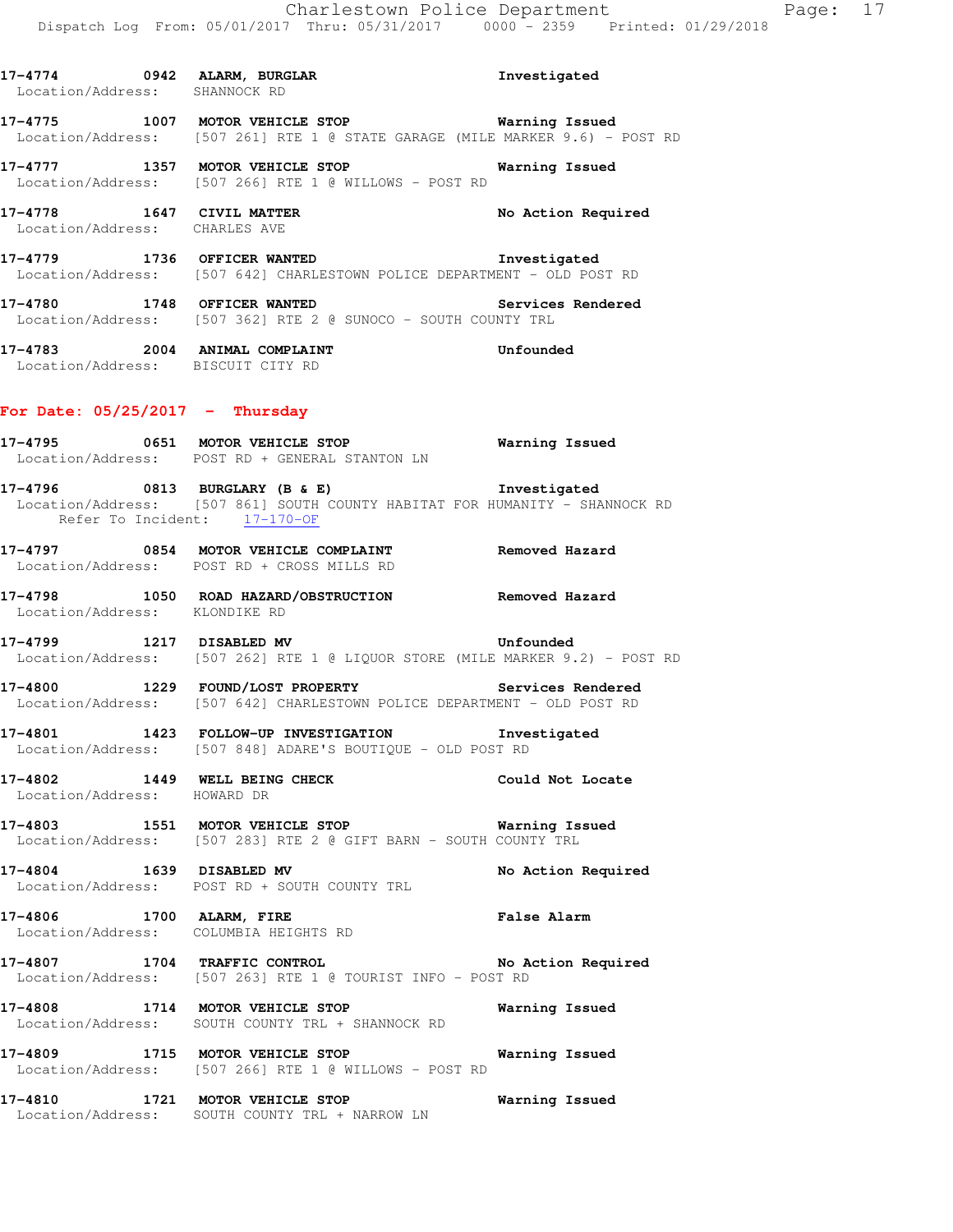**17-4813 1852 MOTOR VEHICLE STOP Warning Issued**  Location/Address: POST RD + LAKESIDE DR

**17-4814 1909 TRAFFIC CONTROL Services Rendered**  Location/Address: POST RD + SCHOOLHOUSE POND RD

## **For Date: 05/26/2017 - Friday**

**17-4829 0652 ALARM, BURGLAR Building Checked/Secured**  Location/Address: [507 585] STEDMAN & KAZOUNIS - CROSSLAND ST

**17-4830 0752 ANIMAL COMPLAINT Investigated**  Vicinity of: MATUNUCK SCHOOLHOUSE RD + CHARLESTOWN BEACH RD

**17-4831 0825 ANIMAL COMPLAINT Could Not Locate**  Vicinity of: NARROW LN + AUBURN DR

**17-4832 0948 DISABLED MV Services Rendered**  Location/Address: [507 100] RTE 1 @ FIORES (MILE MARKER 8.0) - POST RD

**17-4833 1034 TRAFFIC CONTROL Services Rendered**  Location/Address: SOUTH KINGSTOWN LINE - POST RD

**17-4837 1345 OFFICER WANTED Investigated**  Location/Address: [507 833] CASTLE ROCK DR

**17-4838 1439 DOMESTIC/Assault/Diso/Other Investigated**  Location/Address: [507 833] CASTLE ROCK DR

17-4839 1519 WELL BEING CHECK **Investigated** Location/Address: EDWARDS LN

**17-4840 1546 DISABLED MV Services Rendered**  Location/Address: POST RD + SOUTH COUNTY TRL

**17-4841 1551 MOTOR VEHICLE STOP Warning Issued**  Vicinity of: [507 260] RTE 1 @ GENERAL STANTON - POST RD

**17-4842 1736 MOTOR VEHICLE STOP Arrest(s) Made**  Vicinity of: POST RD + SCHOOLHOUSE POND RD Refer To Summons: 17-50-AR Summons: BOUCHER, MARTHA ANN Address: 484 HIGH ST WAKEFIELD, RI Age: 30 Charges: Driving after denial, suspension or revocation of license - 1st Offense

**17-4843 1750 ANIMAL COMPLAINT Taken to Family/Guardian**  Location/Address: SAFFORD DR

**17-4844 1848 TRAFFIC CONTROL Services Rendered**  Location/Address: POST RD + EAST BEACH RD

**17-4846 1943 DIS CONDUCT / FIGHT Investigated**  Location/Address: OLD SHANNOCK RD

**17-4847 2056 ALARM, BURGLAR Building Checked/Secured**  Location/Address: SHUMANKANUC HILL RD

**17-4848 2103 ASSIST OTHER TOWN DEPT Services Rendered**  Location/Address: [507 327] CHARLESTOWN BEACH TOWN PARKING LOT - CHARLESTOWN BEACH RD

**17-4849 2139 MOTOR VEHICLE COMPLAINT Could Not Locate**  Location/Address: ALTON CAROLINA RD + CAROLINA BACK RD

## **For Date: 05/27/2017 - Saturday**

**17-4850 0009 ASSIST OTHER AGENCY No Action Required**  Location/Address: [507 31] BLUE SHUTTERS BEACH - EAST BEACH RD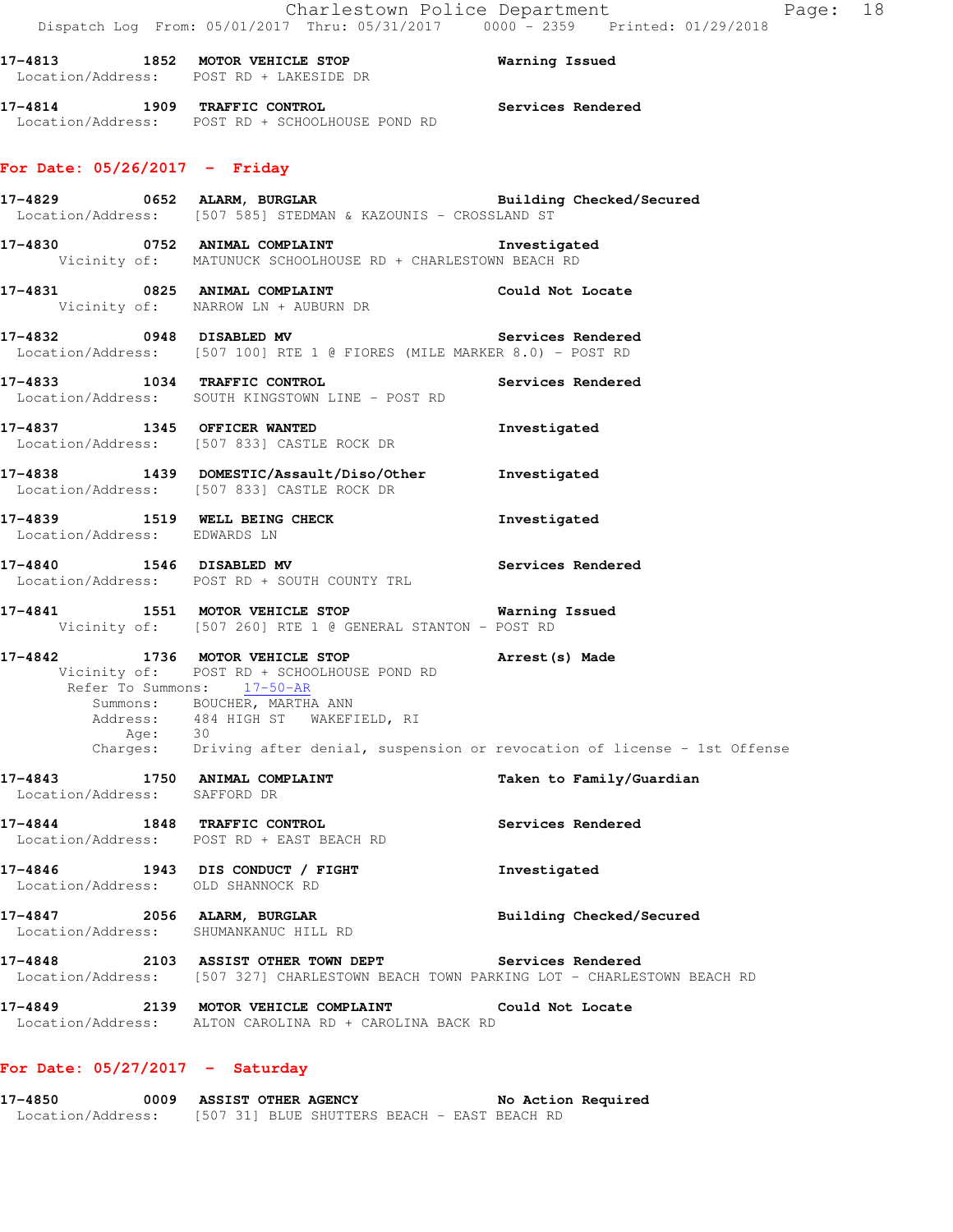|                                                           | Dispatch Log From: 05/01/2017 Thru: 05/31/2017 0000 <sup>-</sup> 2359 Printed: 01/29/2018                                                                                | Charlestown Police Department | Page: 19 |  |
|-----------------------------------------------------------|--------------------------------------------------------------------------------------------------------------------------------------------------------------------------|-------------------------------|----------|--|
|                                                           | 17-4861 0146 WELL BEING CHECK Threstigated<br>Location/Address: NEW BISCUIT CITY RD + SOUTH COUNTY TRL                                                                   |                               |          |  |
|                                                           | 17-4862 6923 ALARM, BURGLAR 17-4862 False Alarm<br>Location/Address: [507 39] CHARLESTOWN SENIOR CENTER - PARK LN                                                        |                               |          |  |
|                                                           | 17-4863 0924 TRAFFIC CONTROL<br>Location/Address: POST RD + PROSSER TRL                                                                                                  | No Action Required            |          |  |
|                                                           | 17-4865 1009 ROAD HAZARD/OBSTRUCTION Unfounded<br>Location/Address: POST RD + ROSS HILL RD                                                                               |                               |          |  |
|                                                           | 17-4867 1214 REGISTERED SEX OFFENDER                                                                                                                                     | Investigated                  |          |  |
|                                                           | 17-4869 1415 TRAFFIC CONTROL<br>Location/Address: POST RD + EAST BEACH RD                                                                                                | Services Rendered             |          |  |
|                                                           | 17-4870 1502 FIRE, OTHER<br>Location/Address: HIGHLAND RD                                                                                                                | Extinquished                  |          |  |
|                                                           | 17-4871 1554 MOTOR VEHICLE STOP 17-4871 Warning Issued<br>Location/Address: SOUTH COUNTY TRL + CROSSLAND ST                                                              |                               |          |  |
|                                                           | 17-4872 1556 EVASION OF PAYMENT/Gas/Tow/Inn Services Rendered<br>Location/Address: [507 45] RIPPY'S LIQUOR MART - SOUTH COUNTY TRL                                       |                               |          |  |
|                                                           | 17-4873 1625 MOTOR VEHICLE STOP<br>Location/Address: POST RD + SCHOOLHOUSE POND RD                                                                                       | Warning Issued                |          |  |
|                                                           | 17-4956 1700 GENERAL INFORMATION                                                                                                                                         | Investigated                  |          |  |
|                                                           | 17-4875 1704 MOTOR VEHICLE STOP Citation Issued<br>Location/Address: [507 100] RTE 1 @ FIORES (MILE MARKER 8.0) - POST RD                                                |                               |          |  |
|                                                           | Location/Address: [507 276] RTE 2 @ RICHMOND LINE - SOUTH COUNTY TRL                                                                                                     |                               |          |  |
|                                                           | 17-4877 1741 MOTOR VEHICLE STOP Citation Issued<br>Location/Address: [507 287] RTE 112 @ CHARLESTOWN ELEMENTARY SCHOOL - CAROLINA BACK RD                                |                               |          |  |
|                                                           | 17-4878 1802 DIS CONDUCT / FIGHT<br>Location/Address: COLUMBIA HEIGHTS OVAL                                                                                              | Investigated                  |          |  |
|                                                           | 17-4879 1829 DIS CONDUCT / FIGHT Peace Restored<br>Location/Address: COLUMBIA HEIGHTS OVAL                                                                               |                               |          |  |
|                                                           | 17-4880 1933 POLICE INFORMATION 1NVestigated<br>Location/Address: [507 642] CHARLESTOWN POLICE DEPARTMENT - OLD POST RD                                                  |                               |          |  |
| 17-4881 2037 TRESPASSING<br>Location/Address: SHANNOCK RD | Refer To Incident: 17-171-OF                                                                                                                                             | Investigated                  |          |  |
|                                                           | 17-4882 		 2053 ASSIST OTHER TOWN DEPT Services Rendered<br>Location/Address: [507 31] BLUE SHUTTERS BEACH - EAST BEACH RD                                               |                               |          |  |
|                                                           | 17-4883 2112 DOMESTIC/Assault/Diso/Other Transported to Hospital<br>Location/Address: [507 642] CHARLESTOWN POLICE DEPARTMENT - OLD POST RD<br>Refer To Arrest: 17-51-AR |                               |          |  |
| Age: 22                                                   | Arrest: CHAMPLIN, GROVER D<br>Address: 70 COLUMBIA HEIGHTS OVAL CHARLESTOWN, RI                                                                                          |                               |          |  |
|                                                           | Charges: DOMESTIC-FELONY ASSAULT                                                                                                                                         |                               |          |  |
|                                                           | 17-4884 2126 DISTURBANCE/Music/Noise the Investigated<br>Location/Address: [507 64] RATHSKELLER RESTAURANT - OLD COACH RD                                                |                               |          |  |
|                                                           | 17-4885 2255 DIS CONDUCT / FIGHT<br>Location/Address: COLUMBIA HEIGHTS OVAL                                                                                              | Investigated                  |          |  |
| 17-4886                                                   | 2313 SUSPICIOUS ACTIVITY/VEHICLE                                                                                                                                         | Investigated                  |          |  |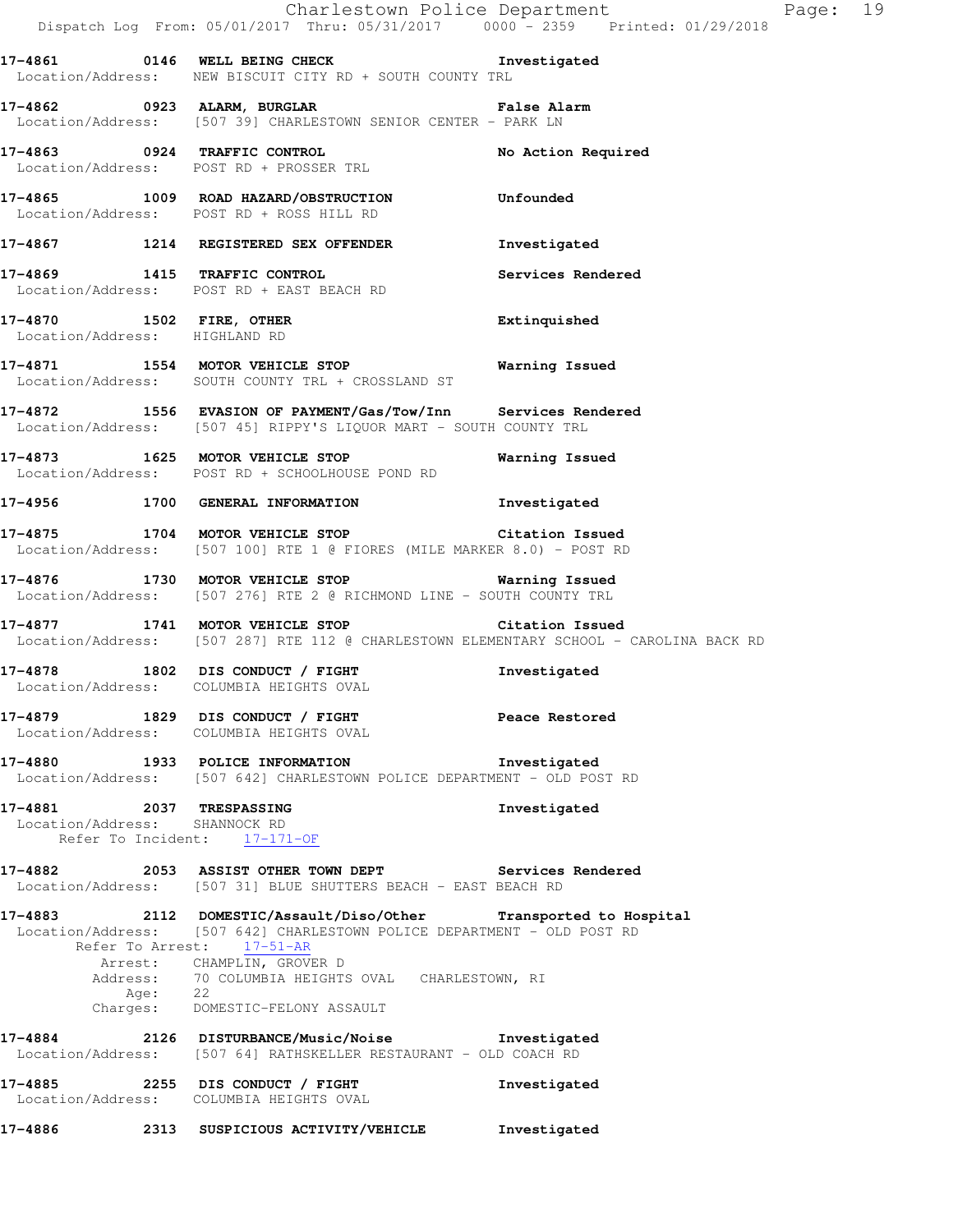|                                     | Dispatch Log From: 05/01/2017 Thru: 05/31/2017 0000 - 2359 Printed: 01/29/2018                                                                 | Charlestown Police Department | Page: 20 |  |
|-------------------------------------|------------------------------------------------------------------------------------------------------------------------------------------------|-------------------------------|----------|--|
|                                     | Location/Address: COLUMBIA HEIGHTS RD                                                                                                          |                               |          |  |
|                                     | 17-4889 2321 ASSIST OTHER TOWN DEPT Services Rendered<br>Location/Address: [507 327] CHARLESTOWN BEACH TOWN PARKING LOT - CHARLESTOWN BEACH RD |                               |          |  |
|                                     | 17-4892 2331 MOTOR VEHICLE STOP 6 Warning Issued<br>Location/Address: [507 100] RTE 1 @ FIORES (MILE MARKER 8.0) - POST RD                     |                               |          |  |
|                                     | 17-4893 2347 MOTOR VEHICLE STOP<br>Location/Address: POST RD + DEER RUN                                                                        | Warning Issued                |          |  |
| For Date: $05/28/2017 -$ Sunday     |                                                                                                                                                |                               |          |  |
| Vicinity of: SAND PLAIN RD          | 17-4896 0016 ANIMAL COMPLAINT                                                                                                                  | Taken to Family/Guardian      |          |  |
|                                     | 17-4906 0634 ALARM, FIRE 2008 False Alarm<br>Location/Address: [507 716] SECOND ST                                                             |                               |          |  |
|                                     | 17-4907 0814 DISABLED MV<br>Location/Address: POST RD + SCHOOLHOUSE POND RD                                                                    | No Action Required            |          |  |
|                                     | 17-4910 0959 FOLLOW-UP INVESTIGATION Investigated<br>Location/Address: [507 642] CHARLESTOWN POLICE DEPARTMENT - OLD POST RD                   |                               |          |  |
|                                     | 17-4911 1103 REGISTERED SEX OFFENDER                                                                                                           | Investigated                  |          |  |
|                                     | 17-4912 1130 FOLLOW-UP INVESTIGATION 1nvestigated<br>Location/Address: [507 642] CHARLESTOWN POLICE DEPARTMENT - OLD POST RD                   |                               |          |  |
| Location/Address: KING'S FACTORY RD | 17-4913 1149 MOTOR VEHICLE COMPLAINT Unfounded                                                                                                 |                               |          |  |
|                                     | 17-4914 1249 ALARM, FIRE <b>1249</b> ALARM END TRE<br>Location/Address: [507 220] SHERMAN AND SON'S UPHOLSTRY - SOUTH COUNTY TRL               |                               |          |  |
|                                     | 17-4917 1703 BOATING - VESSEL VIOLATION Warning Issued<br>Location: [507 341] NINIGRET POND - EAST                                             |                               |          |  |
|                                     | 17-4918 1751 MOTOR VEHICLE STOP 6 Warning Issued<br>Location/Address: [507 307] RTE 1A @ CROSS MILLS LIBRARY - OLD POST RD                     |                               |          |  |
| 17-4919 1757 DISABLED MV            | Location/Address: [507 261] RTE 1 @ STATE GARAGE - POST RD                                                                                     | Removed Hazard                |          |  |
|                                     | 17-4921 2057 ASSIST OTHER TOWN DEPT Services Rendered<br>Location/Address: [507 31] BLUE SHUTTERS BEACH - EAST BEACH RD                        |                               |          |  |
|                                     | 17-4922 2100 ASSIST OTHER TOWN DEPT Services Rendered<br>Location/Address: [507 327] CHARLESTOWN BEACH TOWN PARKING LOT - CHARLESTOWN BEACH RD |                               |          |  |
| Location/Address: CEDAR SWAMP PATH  | 17-4923 2308 DISTURBANCE/Music/Noise Investigated                                                                                              |                               |          |  |
| For Date: $05/29/2017$ - Monday     |                                                                                                                                                |                               |          |  |
|                                     | 17-4927 0004 MOTOR VEHICLE STOP<br>Location/Address: POST RD + SOUTH COUNTY TRL                                                                | Warning Issued                |          |  |
| Location/Address: POST RD + BEND RD | 17-4928 0021 MOTOR VEHICLE STOP 6 Warning Issued                                                                                               |                               |          |  |
|                                     | 17-4929 0022 SUSPICIOUS ACTIVITY/VEHICLE Investigated<br>Location/Address: [507 321] CHARLESTOWN BEACH - CHARLESTOWN BEACH RD                  |                               |          |  |
| Location/Address: SOUTH COUNTY TRL  | 17-4930 0026 ANIMAL COMPLAINT                                                                                                                  | Investigated                  |          |  |
|                                     | 17-4936 			 0102 MOTOR VEHICLE STOP 								 Warning Issued                                                                                    |                               |          |  |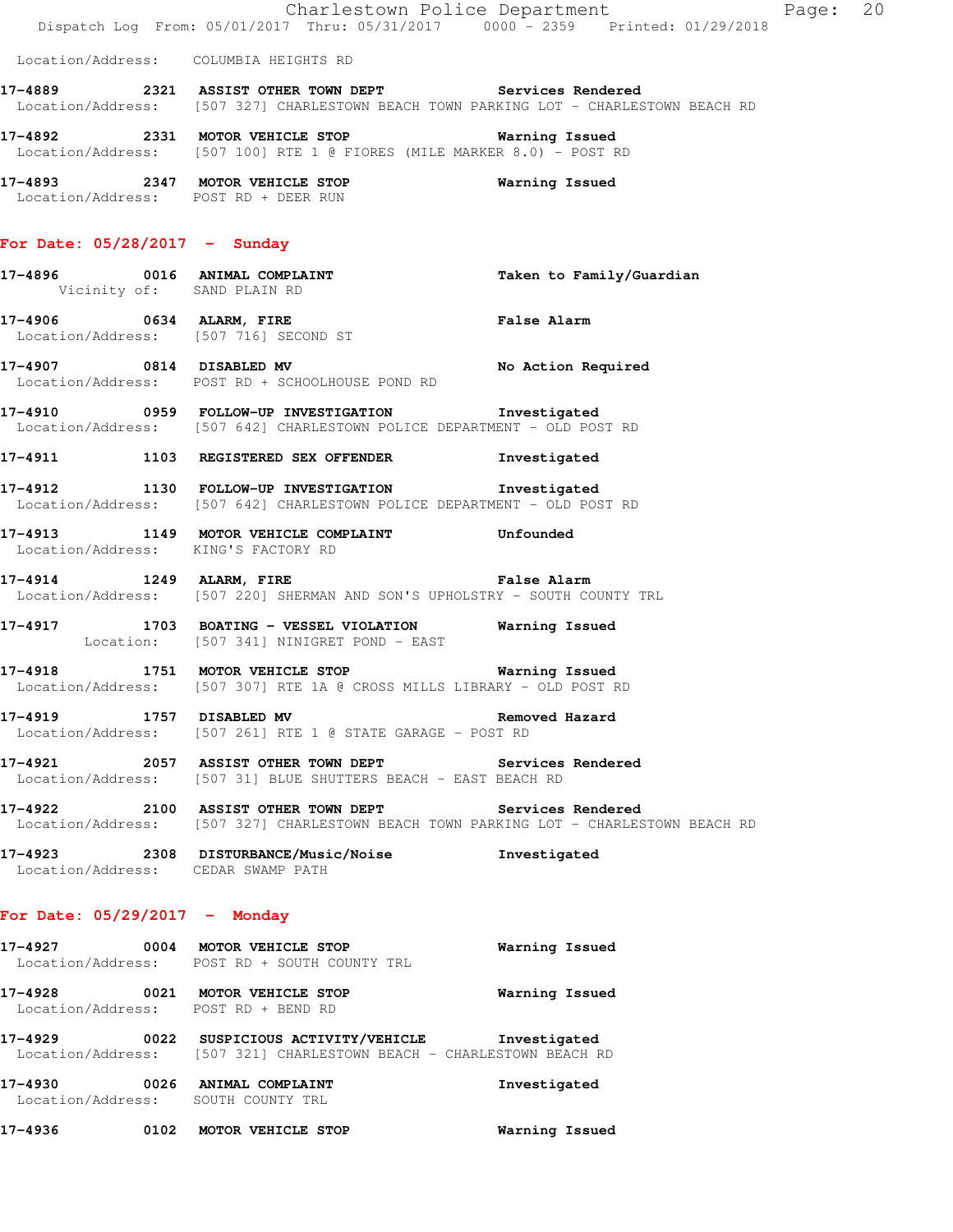|                                                                | Dispatch Log From: 05/01/2017 Thru: 05/31/2017 0000 - 2359 Printed: 01/29/2018                                                                                                                                                                                                                                    | Charlestown Police Department<br>Page:                                                                         | 21 |
|----------------------------------------------------------------|-------------------------------------------------------------------------------------------------------------------------------------------------------------------------------------------------------------------------------------------------------------------------------------------------------------------|----------------------------------------------------------------------------------------------------------------|----|
|                                                                | Location/Address: [507 45] RIPPY'S LIQUOR MART - SOUTH COUNTY TRL                                                                                                                                                                                                                                                 |                                                                                                                |    |
|                                                                | 17-4937 0110 SUSPICIOUS ACTIVITY/VEHICLE No Action Required<br>Location/Address: [507 19] CHARLESTOWN ELEMENTARY SCHOOL - CAROLINA BACK RD                                                                                                                                                                        |                                                                                                                |    |
|                                                                | 17-4942 0130 MOTOR VEHICLE STOP<br>Location/Address: OLD POST RD + OAK RIDGE RD                                                                                                                                                                                                                                   | Citation Issued                                                                                                |    |
| 17-4947 0517 TRAFFIC CONTROL                                   | Location/Address: SOUTH COUNTY TRL + MAPLE LAKE FARM RD                                                                                                                                                                                                                                                           | Warning Issued                                                                                                 |    |
| Location/Address: [507 721] LIISA DR                           | 17-4950 1027 ALARM, FIRE                                                                                                                                                                                                                                                                                          | <b>False Alarm</b>                                                                                             |    |
| 17-4955 1459 DISABLED MV                                       | Location/Address: [507 274] RTE 1 @ HENRY'S FRUIT STAND - POST RD                                                                                                                                                                                                                                                 | Removed Hazard                                                                                                 |    |
|                                                                | 17-4957 1541 FOLLOW-UP INVESTIGATION<br>Location/Address: COLUMBIA HEIGHTS OVAL                                                                                                                                                                                                                                   | Unfounded                                                                                                      |    |
| Location/Address: SOUTH COUNTY TRL                             | 17-4958 1702 MOTOR VEHICLE STOP                                                                                                                                                                                                                                                                                   | Warning Issued                                                                                                 |    |
| Refer To Accident: 17-84-AC                                    | 17-4959 1843 MVA - Minor<br>Location/Address: SOUTH COUNTY TRL + SAND PLAIN RD<br>Refer To Arrest: 17-52-AR<br>Arrest: GAVITT, KELLIE<br>Address: 73 BOTKA DR Apt. #A CHARLESTOWN, RI<br>Age: 51<br>Charges: DUI/DRUGS/ALCOHOL/1ST OFFENSE - B.A.C. UNKNOWN<br>Refusal to Submit to Chemical Test - 1st Violation | Arrest(s) Made<br>Driving after denial, suspension or revocation of license - 1st Offense                      |    |
| Refer To Accident: 17-85-AC                                    | 17-4960 1903 MVA - Minor<br>Location/Address: SOUTH COUNTY TRL + SAND PLAIN RD<br>Refer To Summons: 17-53-AR<br>Summons: CHAMPLIN, KEVIN G<br>Address: 645 POINT JUDITH RD NARRAGANSETT, RI                                                                                                                       | Arrest (s) Made<br>Age: 59<br>Charges: Driving after denial, suspension or revocation of license - 2nd Offense |    |
| 17-4961 2013 OFFICER WANTED<br>Location/Address: SAND PLAIN RD | Refer To Incident: 17-173-OF                                                                                                                                                                                                                                                                                      | Report Taken                                                                                                   |    |
|                                                                | 17-4962 2045 ROAD HAZARD/OBSTRUCTION Removed Hazard<br>Location/Address: [507 260] RTE 1 @ GENERAL STANTON - POST RD                                                                                                                                                                                              |                                                                                                                |    |
| Location/Address: SONQUIPAUG RD                                | 17-4963 2129 911 CALLS/False/Hang-Ups/Open False Alarm                                                                                                                                                                                                                                                            |                                                                                                                |    |
| For Date: $05/30/2017$ - Tuesday                               |                                                                                                                                                                                                                                                                                                                   |                                                                                                                |    |
|                                                                | 17-4974 0744 MOTOR VEHICLE STOP<br>Location/Address: POST RD + WEST BEACH RD                                                                                                                                                                                                                                      | Warning Issued                                                                                                 |    |
|                                                                | 17-4975 0809 MOTOR VEHICLE STOP 6 Warning Issued<br>Location/Address: [507 266] RTE 1 @ WILLOWS - POST RD                                                                                                                                                                                                         |                                                                                                                |    |
| 17-4976 0823 ALARM, FIRE<br>Location/Address: POST RD          |                                                                                                                                                                                                                                                                                                                   | Investigated                                                                                                   |    |
|                                                                | 17-4977 0956 MOTOR VEHICLE STOP Citation Issued<br>Location/Address: [507 261] RTE 1 @ STATE GARAGE (MILE MARKER 9.6) - POST RD                                                                                                                                                                                   |                                                                                                                |    |
| 17-4978 1111 ASSAULT                                           | Location/Address: [507 26] CHARLESTOWN BREACHWAY - CHARLESTOWN BEACH RD<br>Refer To Incident: 17-174-OF                                                                                                                                                                                                           | Investigated                                                                                                   |    |